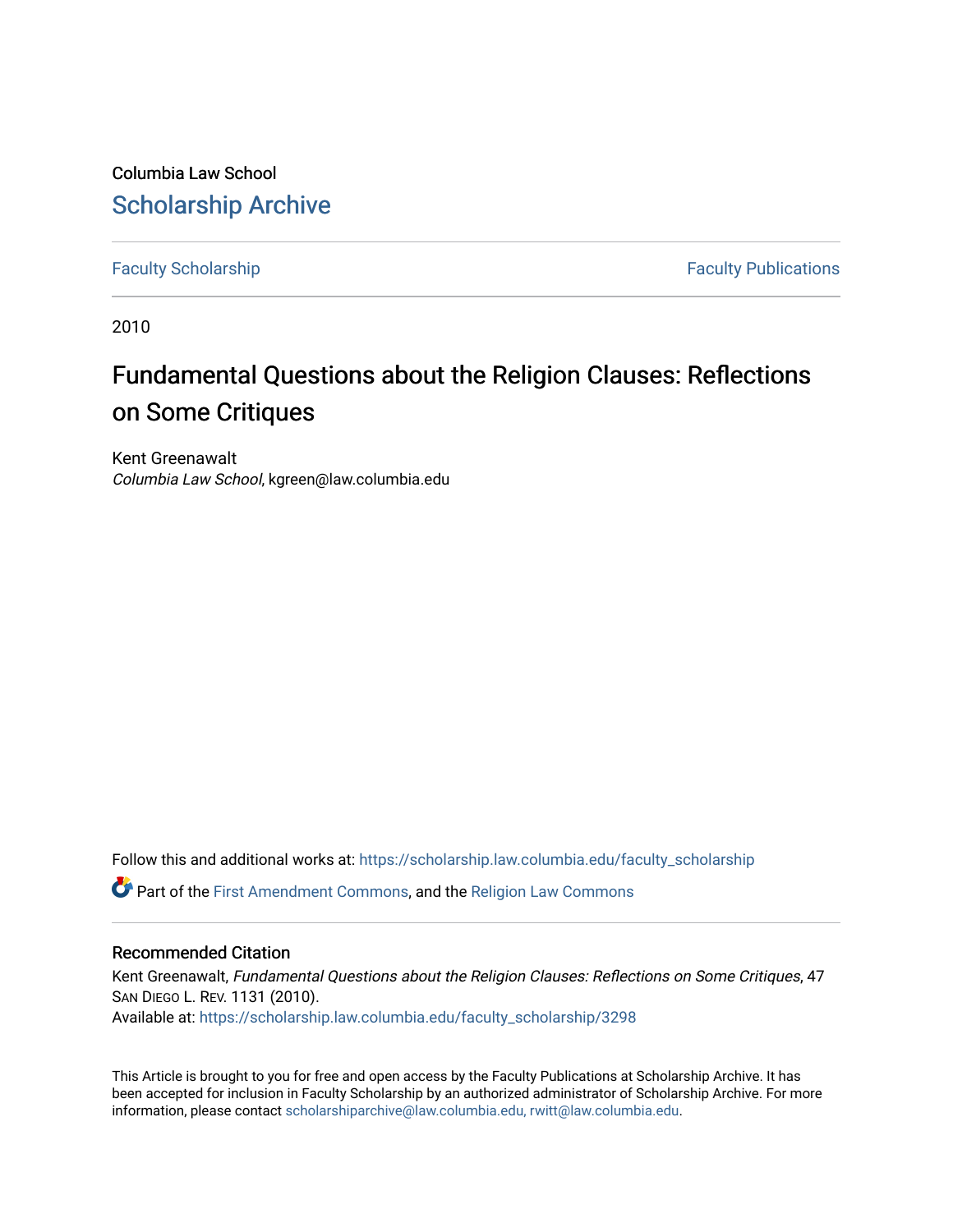# **Fundamental Questions About the Religion Clauses: Reflections on Some Critiques†**

## KENT GREENAWALT\*

#### TABLE OF CONTENTS

| $\mathbf{L}$ | <b>INTRODUCTION: A RANGE OF STRONG CRITIQUES</b>        |  |
|--------------|---------------------------------------------------------|--|
|              |                                                         |  |
| II.          | <b>BROAD OUESTIONS ABOUT APPROACHES TO THE RELIGION</b> |  |
|              |                                                         |  |
| HI.          | RELIGIOUS PREMISES AND JUSTIFYING RELIGION'S SPECIAL    |  |
|              |                                                         |  |
| $IV_{-}$     |                                                         |  |
| $V_{\cdot}$  |                                                         |  |
| VL.          |                                                         |  |
| VII.         |                                                         |  |
| VIII.        |                                                         |  |
|              |                                                         |  |

† Nathaniel Nathanson Memorial Lecture, University of San Diego School of Law, April 28, 2010.

\* University Professor, Columbia University, teaching at Columbia Law School.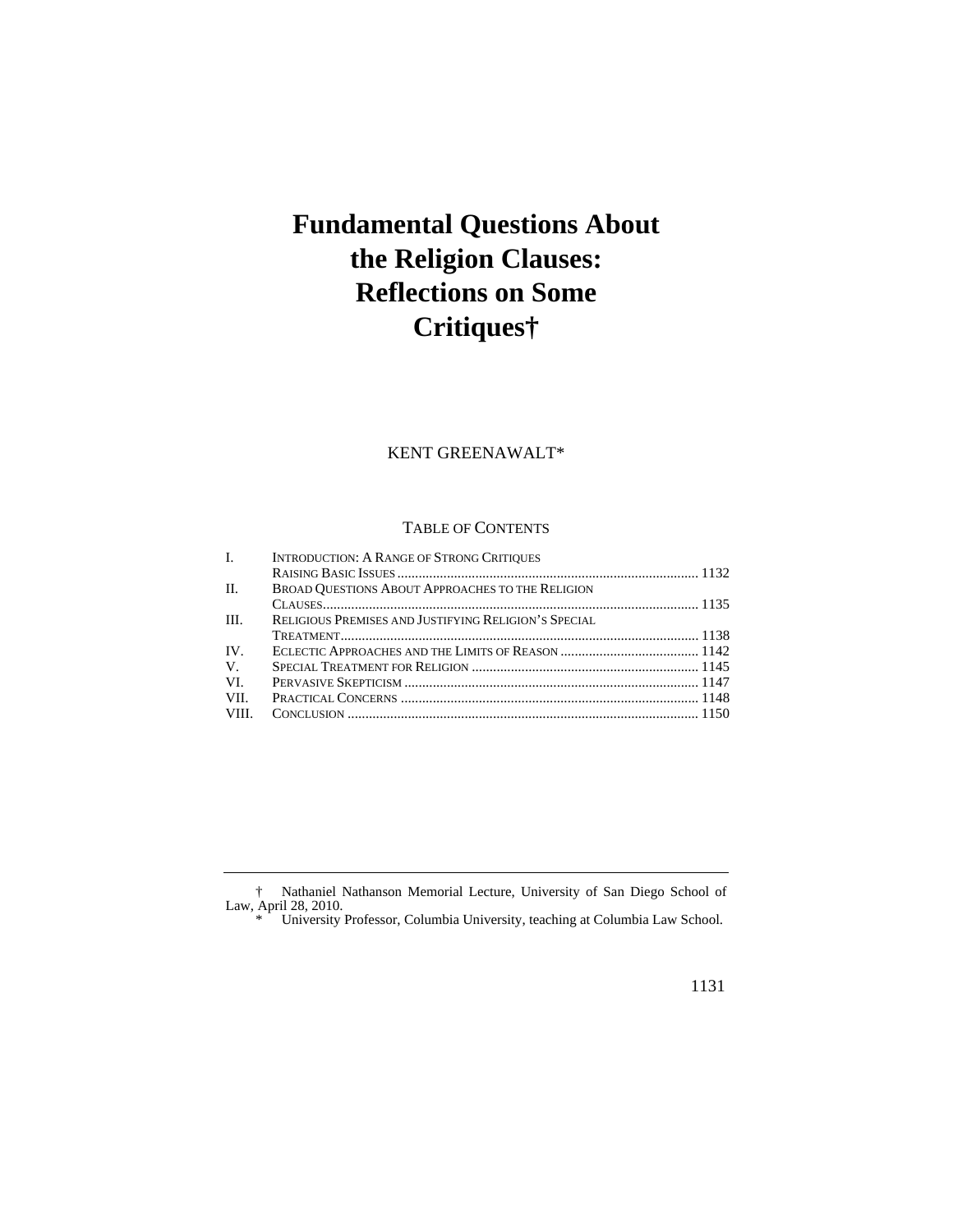#### I. INTRODUCTION: A RANGE OF STRONG CRITIQUES RAISING BASIC ISSUES

 the critics raise lie at the core of one's approach to free exercise and nonestablishment, and some of those issues matter greatly for This essay responds to some major critiques of my work on the religion clauses. The effort has seemed worth undertaking because many issues constitutional adjudication more broadly. Like any author, perhaps, my reaction to reading some comments has been that I did not quite say that, but I shall not bore you with these quibbles about how well I explained myself in the past. Rather, I shall try to confront the genuinely basic questions that many of the comments raise. My aim is less to persuade the reader that my positions are right, or better than alternatives, than to explain what the positions are and why I hold them.

Most critics have thought that in exploring specific issues involving the religion clauses I do a reasonable job of explaining what is at stake and presenting competing arguments. The criticisms begin from there, and the most fundamental of these connect in various ways.

Rather than starting out with a grand theory, I undertake a "bottomup" strategy of looking at various crucial issues. I believe that for both free exercise and establishment a number of central values need to be considered and accommodated. Although in some areas I move from these central values to fairly straightforward precepts that should govern decisions in particular cases, in other domains my suggestions involve substantial balancing and roughly approximate looking at the totality of circumstances. My approach does not rest on any particular religious or other comprehensive view, such as utilitarianism. Indeed, I claim that courts, and the government as a formal entity more generally, should not rely on any conclusion about religious truth.<sup>1</sup>

Here are some of the critiques. Although I present reasons for competing positions, I tend to settle for one conclusion rather than another without providing a reasonable basis for doing so. Steven Smith has written that

<sup>1.</sup> A significant clarification to this sentence as it is written is that I believe it is appropriate for legislators to rely on their religious convictions in adopting legislation say to aid the poor or extend health care—that does not itself promote a particular religious perspective. What I have in mind is the kind of influence described about the late Senator Edward Kennedy. My views on this topic are summarized in 2 KENT GREENAWALT, RELIGION AND THE CONSTITUTION: ESTABLISHMENT AND FAIRNESS 497– 524 (2008).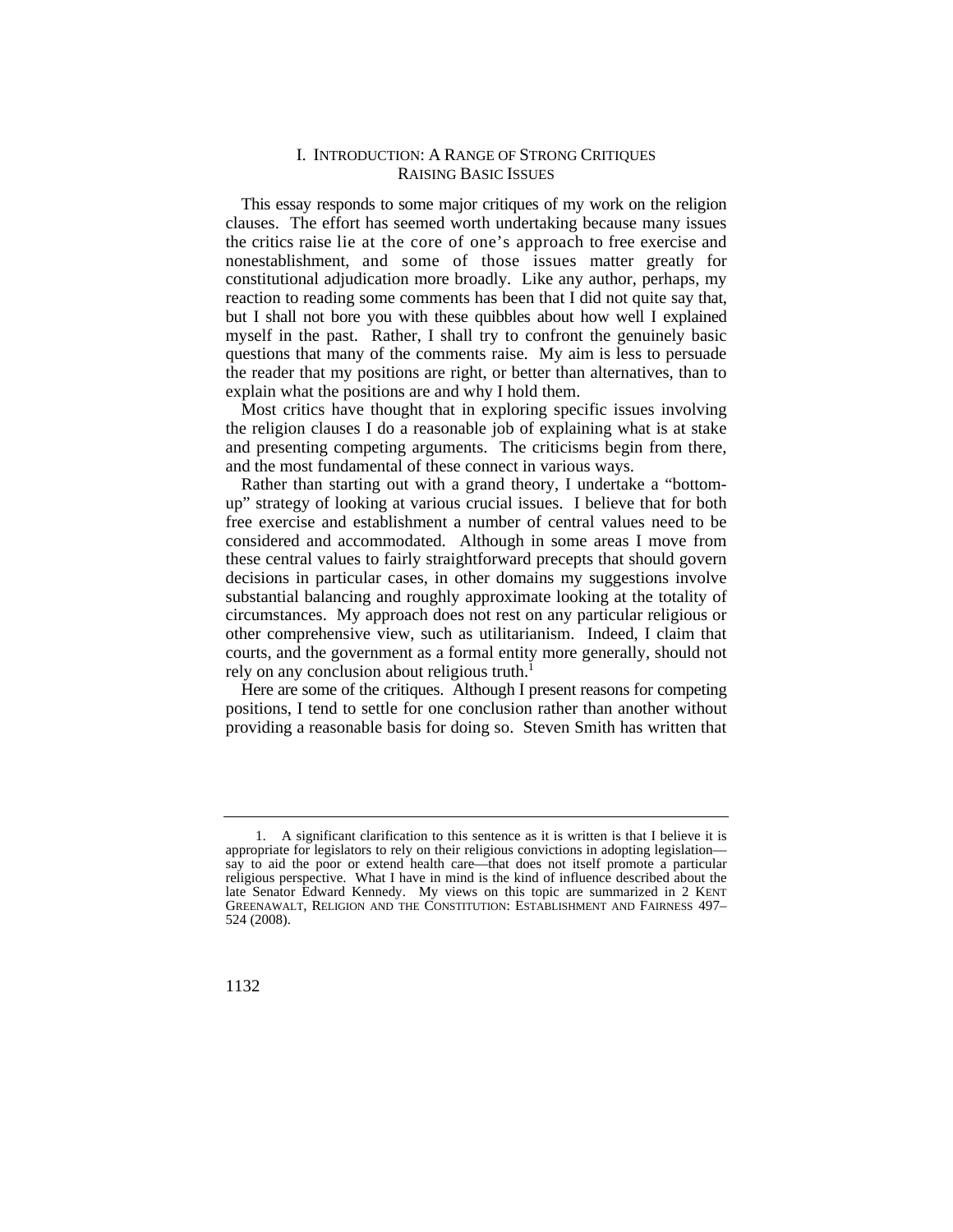I am disconcertingly complacent, almost disdainful, about reason's requirements, that I make "bald," "highly conclusory pronouncements."2

 should not simply put aside the truth or value of religion when Part of the problem involves the constraints of secular discourse under which I operate. Were theorists to engage central premises about religion, they would not suffer quite the disabilities of those who try to reason without relying on such premises. A closely related criticism is that one interpreting the religion clauses.

The origins of free exercise and nonestablishment are said to rest on religious convictions, and perhaps the soundest justifications still lie there. One needs to address this possibility directly. Moreover, one needs to consider if religion is distinctively valuable, whether or not the evaluation comes from a religious perspective. I fail on both fronts, the criticism alleges, despite having a chapter entitled "Justifications for the Religion Clauses."<sup>3</sup>

These questions about the place of religious premises connect to the status of original meaning. I reject originalism as a complete approach but without providing a systematic alternative or explaining in detail just how far original understanding matters for resolving issues about the religion clauses.<sup>4</sup>

Other critics, although not challenging the strategy of proceeding without reliance on any overarching religious or comprehensive view, other critics find my approaches to bases for judicial decisions unsatisfying for pragmatic reasons, mainly because they provide too little guidance for judges. Approaches that take into account multiple considerations without any clear direction about order and weight are simply unworkable; they leave courts with too much discretion to fill in a broad range of indeterminacy.<sup>5</sup> Related to this critique are claims that, given my own views, I cannot convincingly reject what I take as a more radical and

 *Freedom?*, 122 HARV. L. REV. 1869, 1872, 1893 (2009) (book review). 2*. See* Steven D. Smith, *Discourse in the Dusk: The Twilight of Religious* 

 putting aside questions of religious truth. PAUL HORWITZ, THE AGNOSTIC AGE: LAW, 3*. Id.* at 1897. Paul Horwitz suggests in a forthcoming book, *Constitutional Agnosticism*, that that stance is the best approach, which he explains as differing from RELIGION, AND THE CONSTITUTION (Oxford Univ. Press forthcoming 2011).

<sup>4</sup>*. Id.* at 1898–1903.

<sup>5</sup>*. See* Richard W. Garnett, *Judicial Enforcement of the Establishment Clause*, 25 CONST. COMMENT. 273 (2008); Paul Horwitz, *The Philosopher's Brief*, 25 CONST. COMMENT. 285 (2008).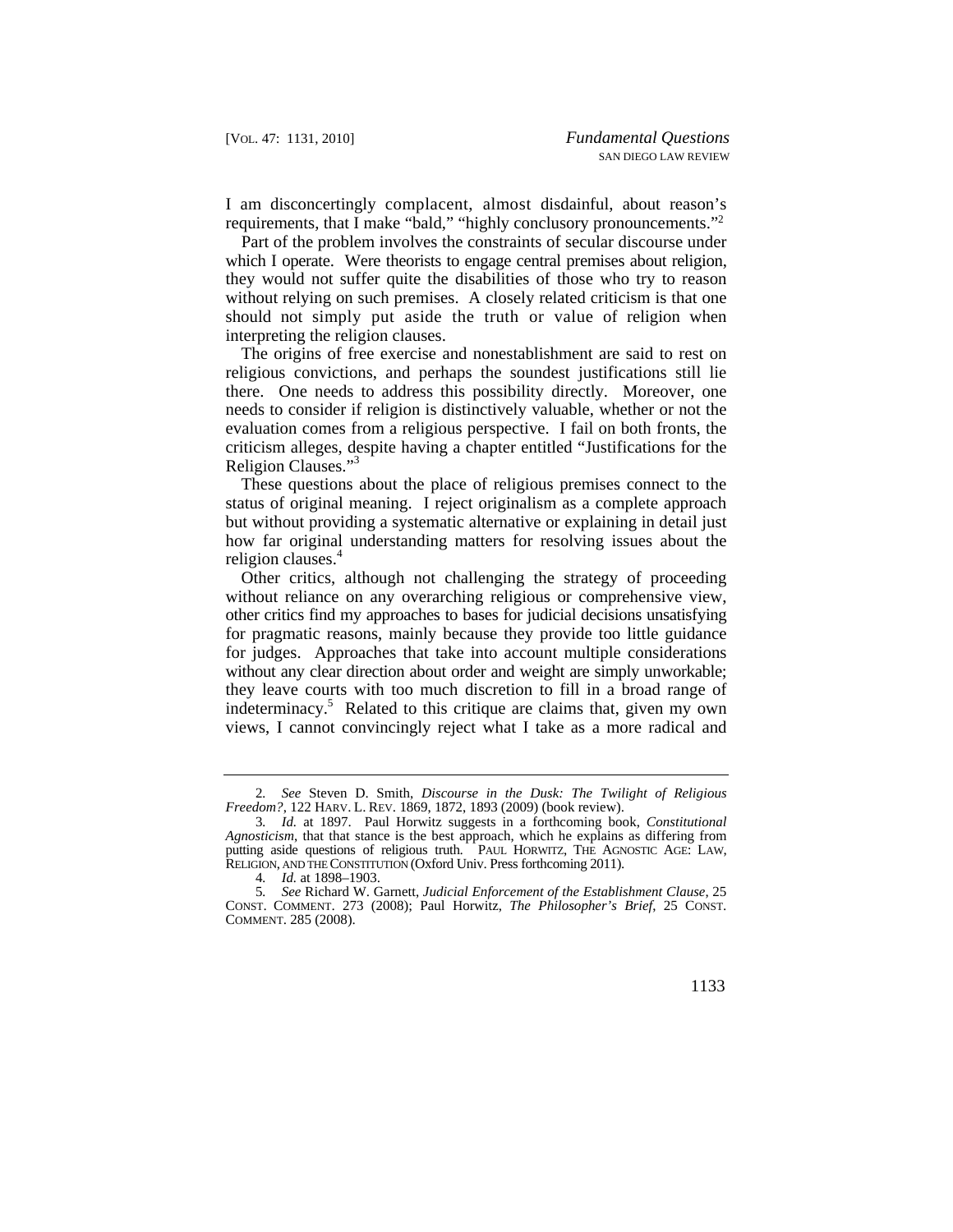thoroughgoing skepticism.6 Further, I am mistaken in asserting that Supreme Court decisions about religion are less incoherent than is often claimed.<sup>7</sup>

and no matter how modest the state's interest in curbing the [practice.](https://practice.10)<sup>10</sup> The two obvious alternatives to my kind of contextualized approach are (1) judges making decisions according to a few basic rules, ones that do not require highly nuanced judgments and (2) judges extending very great deference to the political branches.<sup>8</sup> One way of conceiving the latter possibility is that the constitutional norms themselves would be understood as being broader than what is judicially enforceable.<sup>9</sup> Take *Employment Division v. Smith*, which held that when a law is neutral and generally applicable, religious claimants have no free exercise right to any exemption, no matter how severe the imposition on religious practice In that case, the Supreme Court refused to consider an exemption for the Native American Church to use peyote as the very center of its worship [services.](https://services.11)<sup>11</sup> One way to conceive the decision, a way that does not accord with Justice Scalia's opinion, is that the Free Exercise Clause mandates an exemption, but not one that judges can enforce, because judges need manageable principles.

 HARV. L. REV. 1212 (1978) (describing Thayer's argument for the rule of clear mistake). 9. Garnett writes of following James B. Thayer's proposal that judges correct only "clear mistake[s]." *See* Garnett, *supra* note 5, at 275; *see generally* Lawrence Gene Sager, *Fair Measure: The Legal Status of Underenforced Constitutional Norms*, 91

10. Emp't Div. v. Smith, 494 U.S. 872, 885, 890 (1990). Congress aimed to undo the practical effect of that case with the Religious Freedom Restoration Act of 1993, Pub. L. No. 103-141, 107 Stat. 1488. The Supreme Court has held that law unconstitutional as applied to state restrictions, City of Boerne v. Flores, 521 U.S. 507 (1997), but has upheld its application to federal laws, Gonzales v. O Centro Espirita Beneficente Uniao do Vegetal, 546 U.S. 418 (2006).

11*. Id.* at 874–75, 890.

<sup>6</sup>*. See* Steven D. Smith, *Kent Greenawalt's Elusive Constitution*, 25 CONST. COMMENT. 301, 305–06 (2008).

<sup>7</sup>*. See* Frederick Mark Gedicks, *Indeterminacy and the Establishment Clause*, 25 CONST. COMMENT. 279 (2008).

 Anthony J. Bellia, Jr., *Establishment and Judicial Administrability*, 25 CONST. COMMENT. 259 points out, I actually support a significant number of categorical rules in respect 8*. See* Garnett, *supra* note 5, at 275. Anthony J. Bellia, Jr. and Nelson Tebbe discuss the advantages and disadvantages of more flexible interpretative approaches that allow relatively full consideration of factors at the expense of determinate guidance. *See*  (2008); Nelson Tebbe, *Eclecticism*, 25 CONST. COMMENT. 317 (2008). As Professor Bellia to nonestablishment. *See* Bellia, *supra*, at 259–60.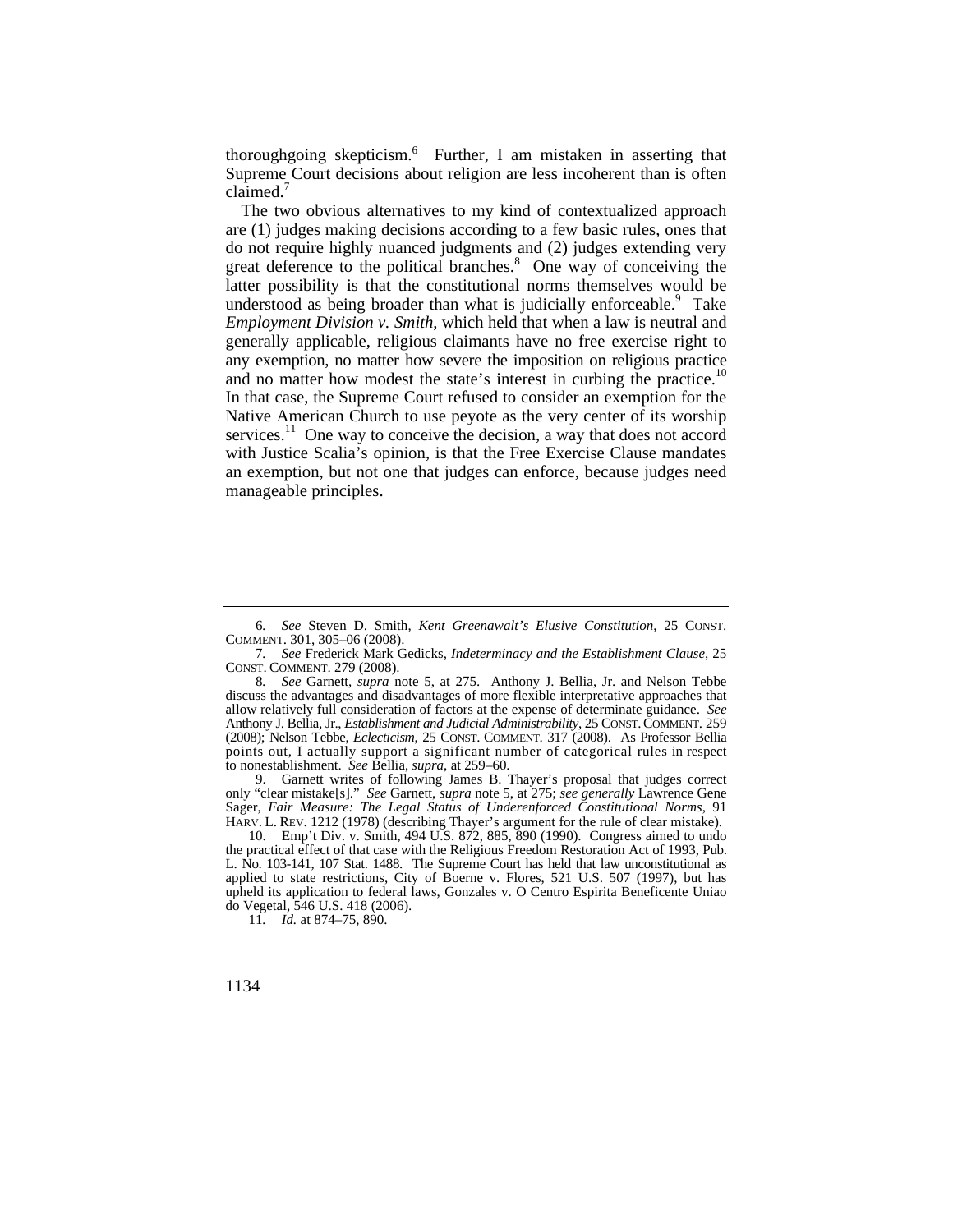### II. BROAD QUESTIONS ABOUT APPROACHES TO THE RELIGION CLAUSES

I shall first address the broader, more abstract, questions about how judges and scholars should develop theories for the religion clauses and defend recommended resolutions of particular disputes. I then turn to what are desirable strategies for religion clause interpretation. Along the way, I say a few words about particular subject areas, but these are for illustrative purposes. I do not try to repeat or summarize the fuller accounts in my earlier work.

 and school. Daisy and Dan decide against disrupting the children. Two I want to begin with a remote, very tangential, story. Daisy and Dan fall in love during their judicial clerkships and marry. Daisy wants to teach, Dan to practice. Daisy has offers to teach at a law school near Washington, D.C., and a slightly more prestigious, more exciting, school in a small college town. Because Washington, D.C., is so much better for Dan's practice in terms of interest and income, Daisy chooses the school there. After she and Dan have two children, she is offered a position at a school in Colorado. With a modest sacrifice in salary and interesting practice, Dan could relocate to Denver. Both Daisy and Dan love skiing and believe Colorado is beautiful and a healthy environment for children. She accepts the offer. Five years later, she is asked to teach at a law school in Chicago with a faculty she greatly respects. Dan regards the possible move as slightly less desirable for his career, and Daisy and Dan agree that if they were thinking *only* of the children they would stay put, but they are confident that their still young children could adjust comfortably to Chicago and flourish there. She accepts the offer. Two years later, she receives an attractive offer from a law school where she would love to teach. Because it is located far from any city suitable for Dan's practice and because keeping the family as a unit is very important to them, she refuses. Three years later she receives an offer from another school where she would greatly like to teach. The city where that school is located would be fine for Dan's practice. But by now both children are teenagers and tightly connected to their friends years go by and a man Daisy and Dan have known well in Chicago becomes President of the United States. Daisy is offered a Cabinet position. Recognizing that taking the position will create some family hardship—moving the children at a less than ideal stage and interfering with her ability to spend time with them—she and Dan nevertheless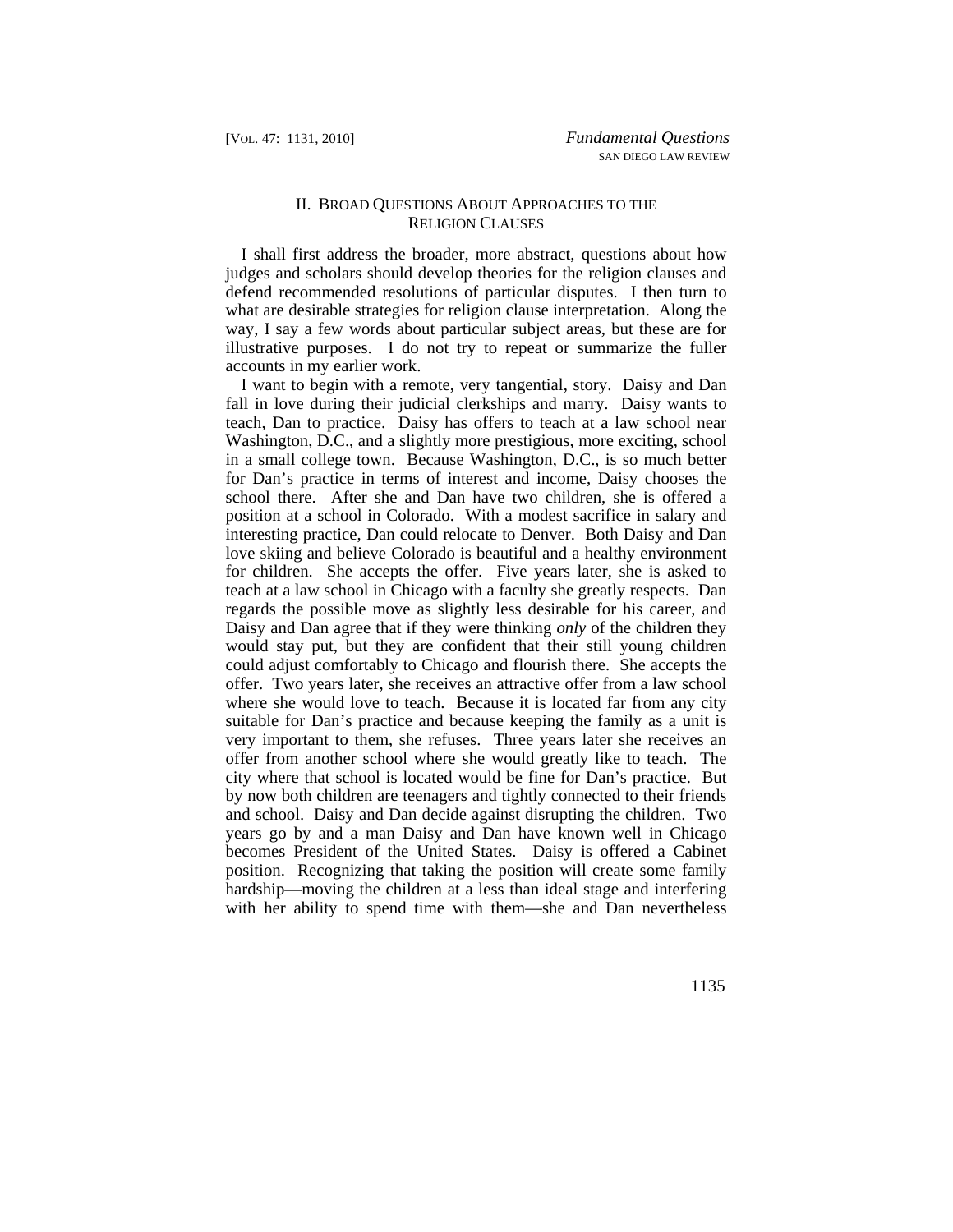conclude that she should not refuse, given her strong wish to help the new President, the extreme interest the position holds for her, and her sense that she may be able to provide valuable service for the national community.

Daisy and Dan have made a series of employment decisions, taking into account their professional aspirations, salaries, an attractive environment, a good location for children to grow, family unity, and avoidance of disruption. If someone asked Daisy why she and Dan made particular decisions, she might have said: "It's a school near a location that's good for Dan and our family income"; "We love Colorado and we believe it's a fine place for children to grow"; "It's a terrific school and I'm looking forward to teaching there"; "I didn't want to interfere with Dan's practice"; "We didn't want to uproot the kids at this stage of their lives"; and, "This was a unique opportunity I couldn't refuse."

The reasons Daisy gives at various stages as her explanations differ sharply, but at each stage she and Dan have taken into account a range of different kinds of considerations. If they are typical, they will have neither any clear ordering nor a precise weighing of factors. If the professional position is extremely attractive, as I am positing about the Cabinet position, they will make sacrifices in other respects that they would not make for a more modest professional advantage. This is how most people with opportunities go through life. Yet we do not suppose they are somehow incoherent or arbitrary in the way they make decisions, though they have no system that either they or we as outsiders could [identify.12](https://identify.12)

 lacking any system. Are decisions about public welfare radically different? It is, of course, a long way from this illustration to judges deciding major constitutional questions, even if we agree that Daisy and Dan may act coherently and sensibly while offering various explanations and A county must decide whether to allow a ski resort to be built on public land. The beauty and quiet of the mountains will be disturbed, yet the county will benefit economically and local skiers will welcome a place nearby to ski. There is no simple equation to determine what to do if one rejects, as I do, the possibility that some formula, such as wealth maximization or greatest happiness utilitarianism, should be the exclusive guide. Even those who accept such a possibility recognize that often the relevant future facts are so indeterminate that a decisionmaker is reduced to crude intuitions about what is likely to happen. Of course, with legislative decisions, one possible answer—the wrong one, I believe—

 12. I do not count listing pros and cons as itself a system.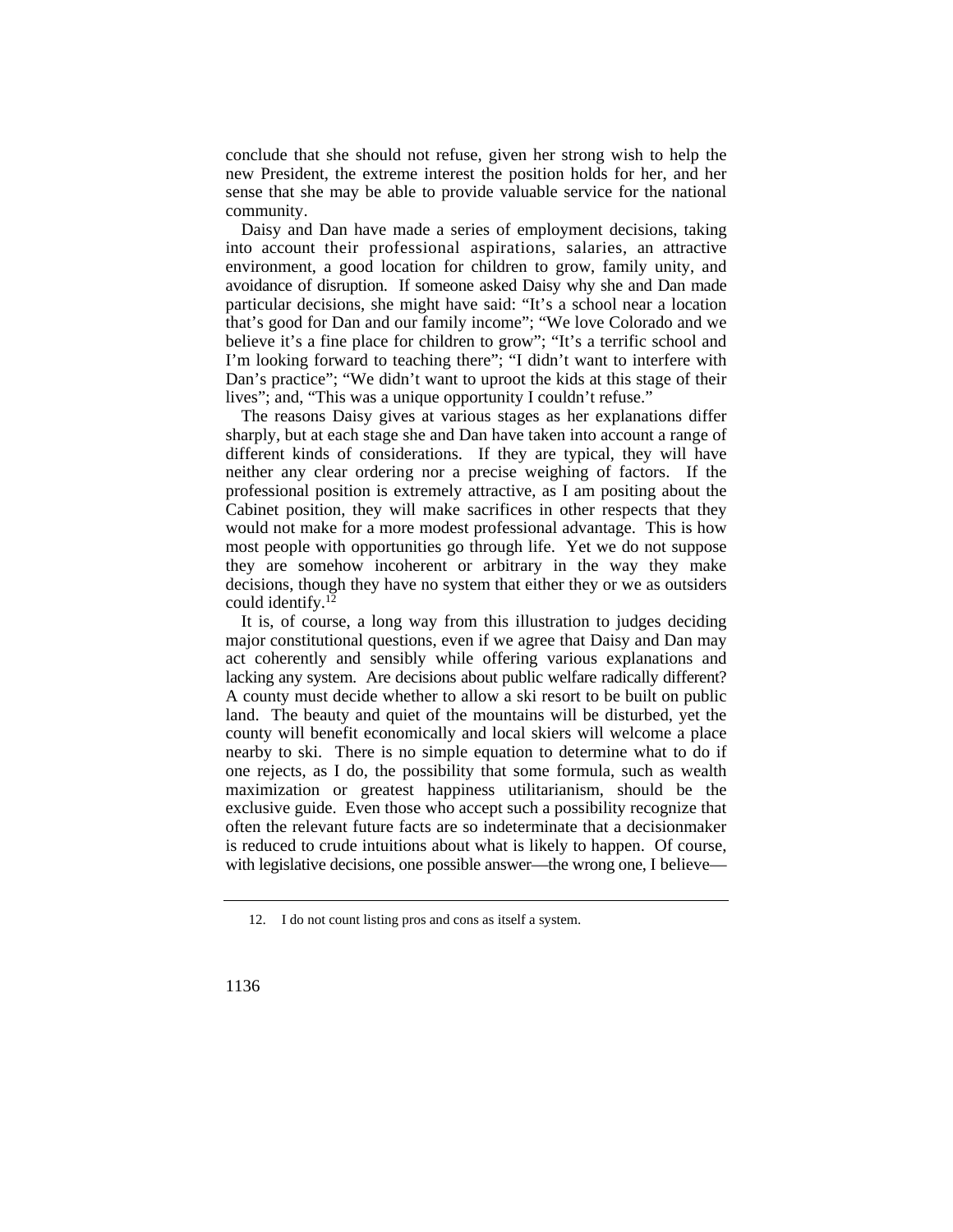is that legislators should do whatever the majority of citizens or constituents want. $^{13}$ 

A President's decision whether to send many additional troops to Afghanistan raises more complex issues, ones about how to value great expense and lives sure to be lost against a possible increase in national security, not to mention the probable future of the Afghan people given various choices the United States might make. We are aware that President Obama and his advisors took a long time to make that decision in late 2009, but few have suggested any systematic formula by which the decision should have been made.

Legal decisions are different. They are much more constrained by authoritative sources. Further, the hope and expectation is that these sources are capable of leading the broad range of decisionmakers to the same results in the vast majority of instances. Unlike some skeptics, I believe this aspiration is realized within our legal system, and I believe it is realized even in respect to constitutional law. When their resolution is really simple, issues tend not to reach the courts, and relatively easy questions are almost always settled in lower courts. For the most part, the Supreme Court gets only hard issues, $14$  so uncertainty at that level is a terrible indicator of overall uncertainty.

 Despite the reality of helpful guidance by authoritative sources, troublesome questions can require an uncomfortable weighing of factors at various levels. When the constitutional standard is general and openended, as with the religion clauses, the Supreme Court may need to consider a range of values and underlying principles to arrive at more specific constitutional tests for courts to apply in particular disputes. This was true for the way the Supreme Court constructed the *Lemon*  test15 for establishment cases and the pre–*Employment Division v. Smith*  test<sup>16</sup> for free exercise cases. For other kinds of problems, the move from constitutional language to a practical test is more straightforward.

<sup>13.</sup> This strategy would throw back on voters how they should decide whether to favor a ski area, and were they to be good citizens, they would need somehow to assess how much weight they should give to their own preferences as compared with their sense of what is good for their fellow residents.

<sup>14.</sup> However, a case with one or more hard issues may include some easy ones as well.

<sup>15</sup>*. See* Lemon v. Kurtzman, 403 U.S. 602, 612–13 (1971).

<sup>16</sup>*. See Smith*, 494 U.S. at 884–85.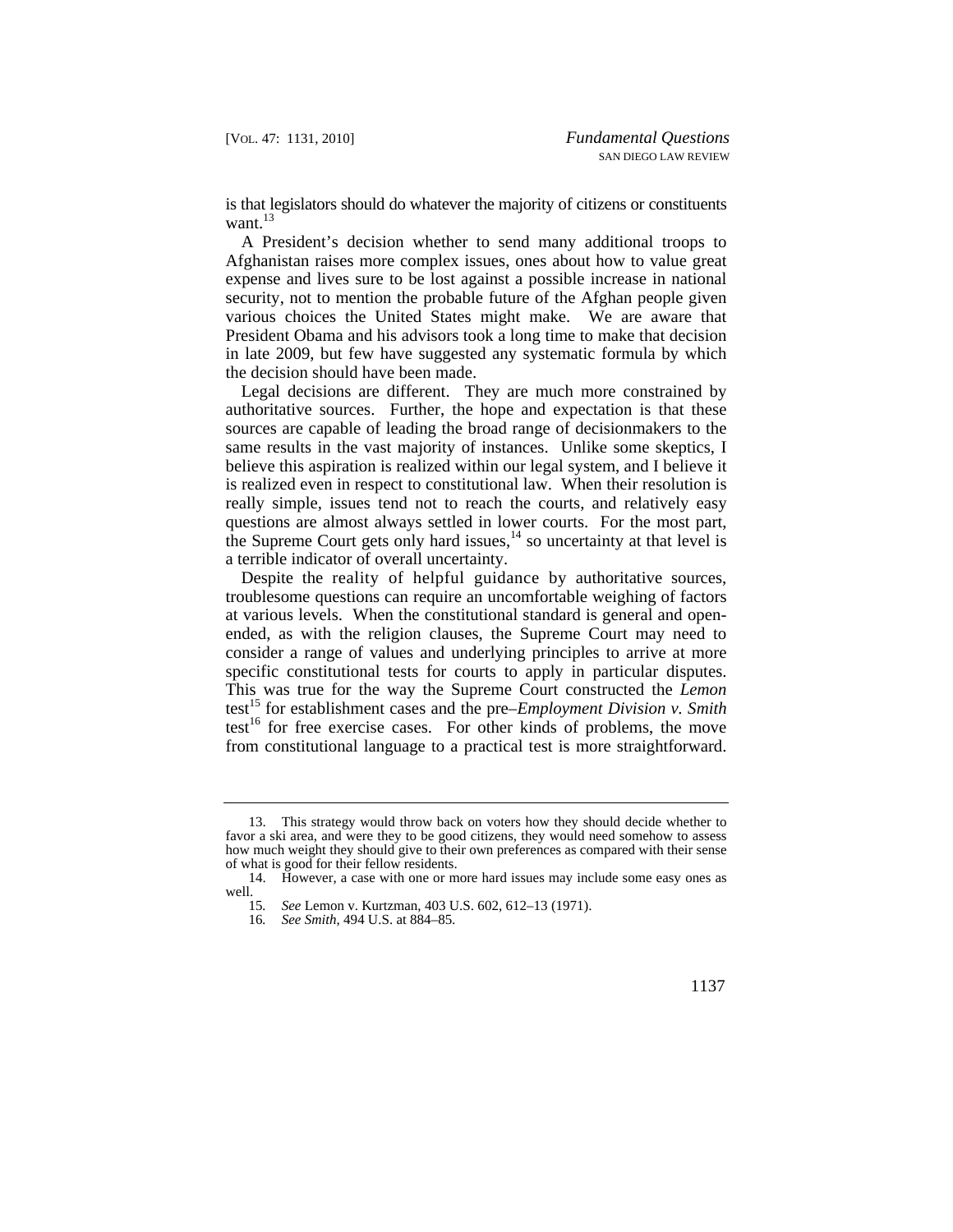Both free exercise and nonestablishment are at odds with obvious discrimination that explicitly favors one religion over others.

 approach may seem more focused, but uncertainties about what behavior Once the Court has formulated it, a constitutional test may leave open an imprecise weighing of factors. That the compelling interest free exercise test did so was a substantial basis for the Court's rejection of it in *Employment Division v. Smith*<sup>17</sup>—though Congress responded by reinstituting the same standard with its Religious Freedom Restoration Act.<sup>18</sup> Uncertainties about purpose, effect, and entanglement have underlain strong objections to the *Lemon* test. Justice O'Connor's "endorsement" constitutes endorsement greatly reduce its apparent simplicity.

One of the implicit messages of my books is that this deriving of tests from a multiplicity of relevant values works reasonably well in respect to the religion clauses, as it does in respect to the Free Speech Clause among other constitutional standards. Further, the more specific tests that the Supreme Court has devised provide adequate guidance for most cases, and some uncertainty at the edges is tolerable. Critics contest my position at both of these levels.

#### III. RELIGIOUS PREMISES AND JUSTIFYING RELIGION'S SPECIAL TREATMENT

nondiscrimination theory of how the religion clauses should be interpreted.<sup>20</sup> An important aspect of the claim that I fail to engage the genuine or best justification of the religion clauses is that it leaves me without any satisfactory answer to the "daunting challenge"<sup>19</sup> of whether and why religion should be treated as special. Our culture and law have long treated religion as special. Yet it is said, from the standpoint of secular reason, it is hard to see why religion should be favored or disfavored in relation to otherwise similar convictions or philosophies that are not religious. Some theorists have built upon this doubt a modern One version of the attack on my stance is that if we accepted a religious justification for free exercise and nonestablishment, both the task of discerning religion's special place and other issues about religious freedom would be simplified. I believe things are more complicated.

<sup>17</sup>*. See id.* at 883–85.

<sup>18.</sup> Religious Freedom Restoration Act of 1993, Pub. L. No. 103-141, 107 Stat. 1488 (codified at 42 U.S.C. §§ 2000bb-1 to -4 (2006)).

<sup>19.</sup> This term is from Smith, *supra* note 2, at 1887.

 20*. See, e.g.*, CHRISTOPHER L. EISGRUBER & LAWRENCE G. SAGER, RELIGIOUS FREEDOM AND THE CONSTITUTION (2007).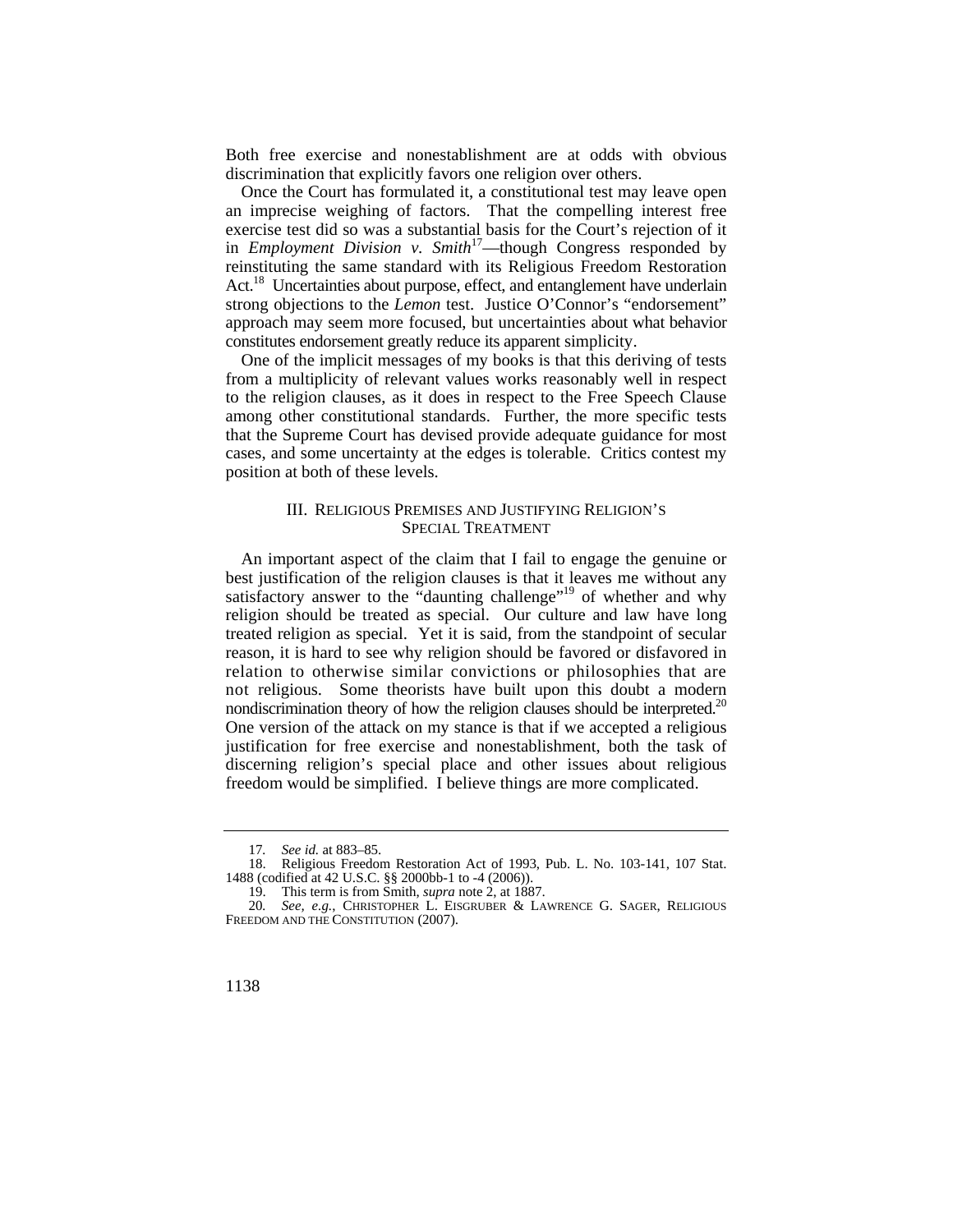I want to say at the outset that I do not quarrel with the idea that in their history both freedom of religious conscience and ideas of nonestablishment were largely the fruits of religious conceptions of God's relation to human beings and their political institutions. John Locke and James Madison, for example, relied substantially on religious convictions. Although I believe the historical story also includes secular Enlightenment ideas, as well as the political reality of diverse religious perspectives in the American colonies, I accept the prominence of religious roots for our conceptions of the relation of government to religion.

I welcome scholars and others pointing out these religious roots *and*  further claiming that the most powerful justifications for both free exercise and nonestablishment still lie in religious understanding. John Garvey has urged that the soundest justification for free exercise is religious,<sup>21</sup> and Steven Shiffrin's recent book, *The Religious Left and Church-State Relations*, makes a strong argument that disestablishment is desirable largely because it is healthy for religion.<sup>22</sup>

My contention is that if Supreme Court Justices and other judges rely directly on religious premises, then that in itself amounts to a kind of establishment. Perhaps nearly all religions converge on the premise that religion—or at least their religion—is special, but particular religions will have different conceptions of proper relations between religion and the state. For the vast majority of issues, judges cannot rely on religious premises writ large. If they rely, it must implicitly or explicitly be on particular religious premises. If we assume, as I do here, that their genuine bases for decisions should usually find their way into opinions, courts would, as one of our basic organs of government, be announcing those premises as true or sound. This is to reject competing religious premises as false or unsound.

Steven Smith argues that I have reasoned in a circular way in asserting that for a government to take positions on religious truth is to establish

<sup>21</sup>*. See* JOHN H. GARVEY, WHAT ARE FREEDOMS FOR? 42–57 (1996).

 22*. See* STEVEN H. SHIFFRIN, THE RELIGIOUS LEFT AND CHURCH-STATE RELATIONS 34–36 (2009). Michael J. Perry has urged a religious basis for fundamental human rights. *See* Michael J. Perry, *Morality and Normativity*, 13 LEGAL THEORY 211 (2007). I believe the idea that all human beings, regardless of capacity, are equal is difficult to defend on nonreligious grounds other than as a desirable premise for the political life of liberal democracies.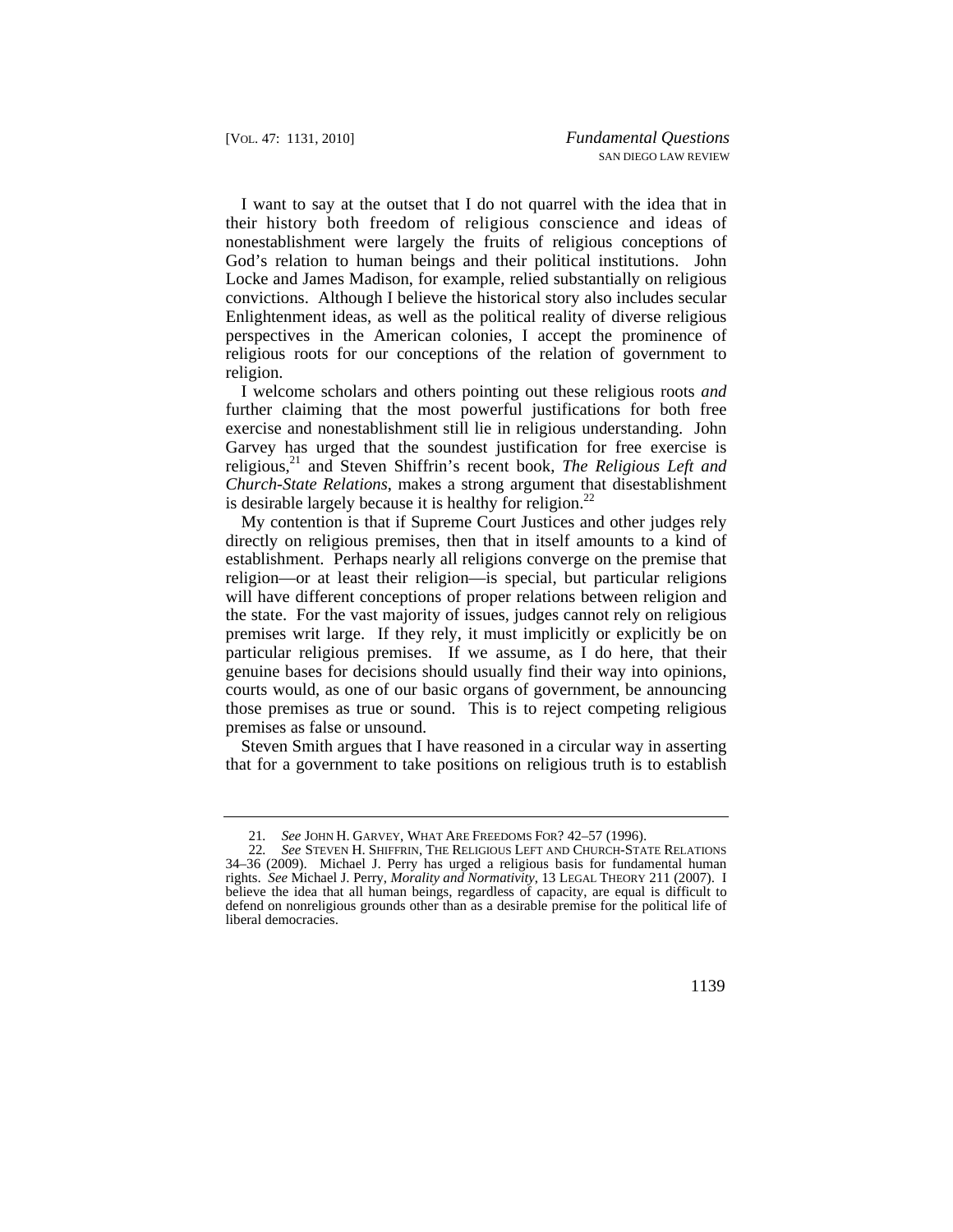proposition—to "establish" it in the common sense—even if no particular religion.<sup>23</sup> The steps to my conclusion involve two senses of "establish": ordinary and constitutional. If the government formally announces that Jesus Christ is the son of  $God<sub>1</sub><sup>24</sup>$  that is to make official that religious Christian denominations are favored. If the formal favoring of particular religious institutions over others is an unconstitutional establishment, it is a very modest move—one I do not hesitate to take—to regard the formal favoring of particular religious propositions [similarly.25](https://similarly.25) This conclusion by itself leaves open whether *some* religious propositions are so widely accepted in the United States, and so in accord with our historical traditions, that governments may embrace or endorse them.

One way to resist my argument against judicial reliance on religious truth is to claim that rather than resting on a perceived transcultural, transhistorical religious justification, the Supreme Court should refer to the religious justifications the Framers accepted as all or part of the basis for its own analysis. Such an approach might be defended as part of an account that treats original understanding as conclusive or gives it considerable weight.

 own states? Would seeking the religious justifications provide modern wholly appropriate? I am very doubtful. Given the application of the clauses to the states through the Fourteenth Amendment, the relevant original understanding would need to include the congressional enactors and the ratifiers of both the Bill of Rights and the later amendment. Would we be able to find a common religious justification, given that some of the First Amendment's enactors and ratifiers were deists who placed little stock in traditional religions, while others were devout Christians, and that many enactors and ratifiers of the original clauses approved of *some degree* of establishment within their Justices much help, in comparison with trying to determine more directly what the Constitution's drafters and adopters conceived as the range of free exercise and nonestablishment—an inquiry I regard as

 religions exemptions from ordinary laws constitutionally required?; It helps to have in mind just what practical issues are posed in respect to the special treatment of religion. Five of these are as follows: (1) are

 <sup>23.</sup> Smith, *supra* note 2, at 1893.

<sup>24.</sup> I do not count presidential addresses, or choices about inauguration ceremonies, or most statements by other individual officials as formal announcements in this context. Judicial opinions, as part of the law, are different.

 25. Noah Feldman, however would allow the government considerable latitude in taking religious positions. *See* NOAH FELDMAN, DIVIDED BY GOD: AMERICA'S CHURCH-STATE PROBLEM—AND WHAT WE SHOULD DO ABOUT IT (2005).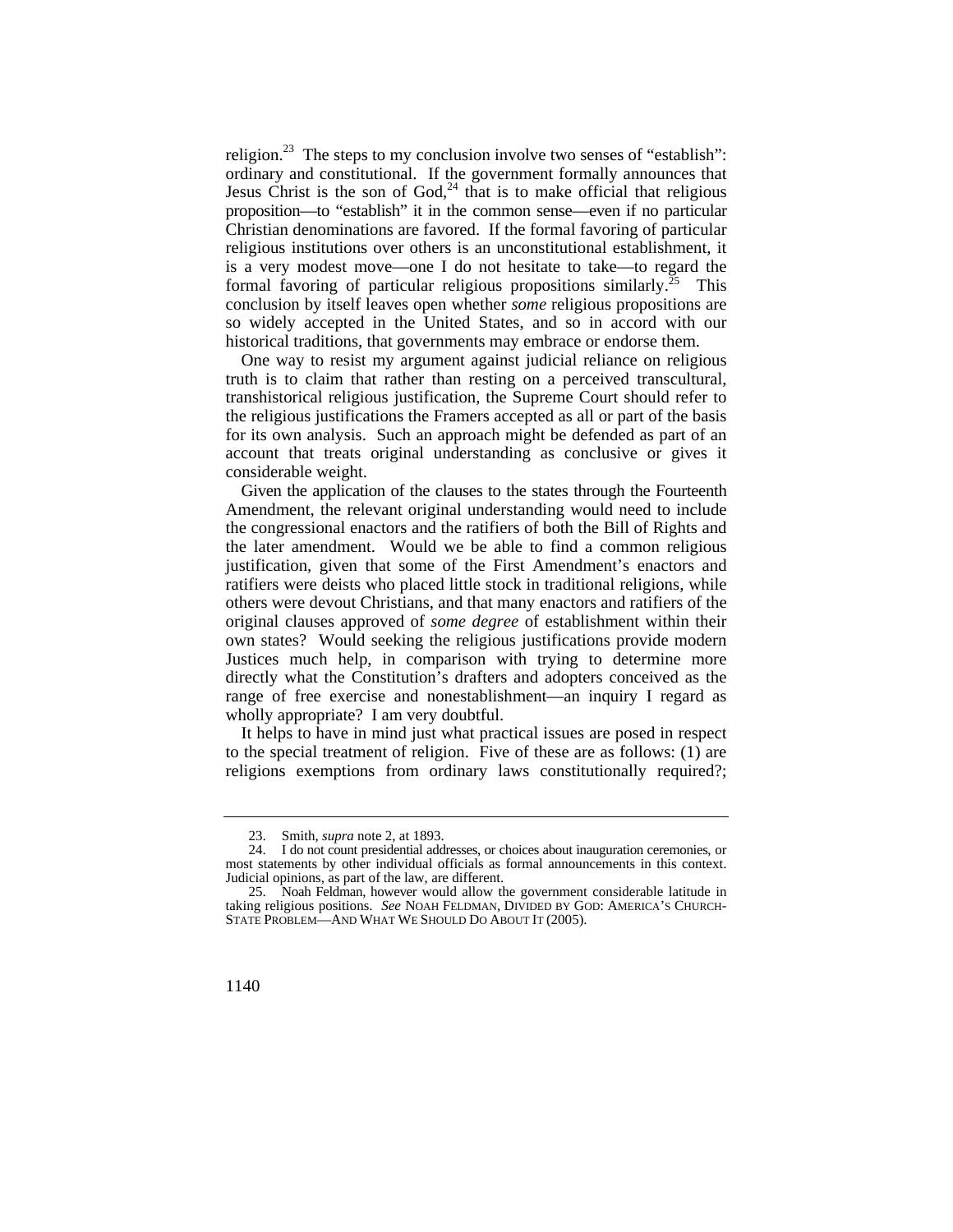(2) must any exemptions be extended to analogous nonreligious claims?; (3) what may government, including public schools, proclaim as true?; (4) when may religious organizations be favored over other similar organizations?; and (5) when must religious organizations be refused benefits given to nonreligious ones?

 conceived whatever favorable or unfavorable treatment that was As a very rough approximation we might conclude that the original intent on the first question was uncertain; that the Founders did not envision compelled equal treatment for analogous nonreligious claims; that they would have regarded approval of nondenominational Protestantism as fine—certainly that was the message of most nineteenth-century public schools in states with nonestablishment clauses; and that they constitutionally required, or acceptable, concerning religious institutions, not organizations that were nonreligious but with similarities to religious ones. I do not think that these attitudes would have changed very much by the time of the Fourteenth Amendment.

Would it help very much if we turned to religious justifications as conceived by the Framers? We know that Locke, in defending free exercise and a degree of nonestablishment, did not think the government needed to exempt claims of religious conscience from generally applicable laws not themselves directed at religious practices. With the historical effort to establish freedom of religious conscience, not many religious believers in the eighteenth century had turned their attention to nonreligious conscience or possible discrimination in favor of one nonreligious group over another. A significant number of Protestants in the late eighteenth century regarded the Pope as the antichrist and had a thoroughly negative opinion of Roman Catholicism. Their religious convictions might have embraced freedom of worship for Catholics, but most would not have blinked at state endorsement of Protestantism against Roman Catholicism and other religious views.

 Rather than focusing on the practical implications the Founders themselves drew from their religious beliefs, we might ask what are the *fair* implications of their most fundamental religious convictions. Thus, we might suppose that someone with a strong religious conviction that a religious pacifist should not be compelled to join the military would probably conclude upon due reflection that were there genuine nonreligious pacifists for whom such violence would be similarly abhorrent, they also should be excused. And once Protestants acknowledged that Roman Catholicism was a legitimate, though misguided, religious understanding,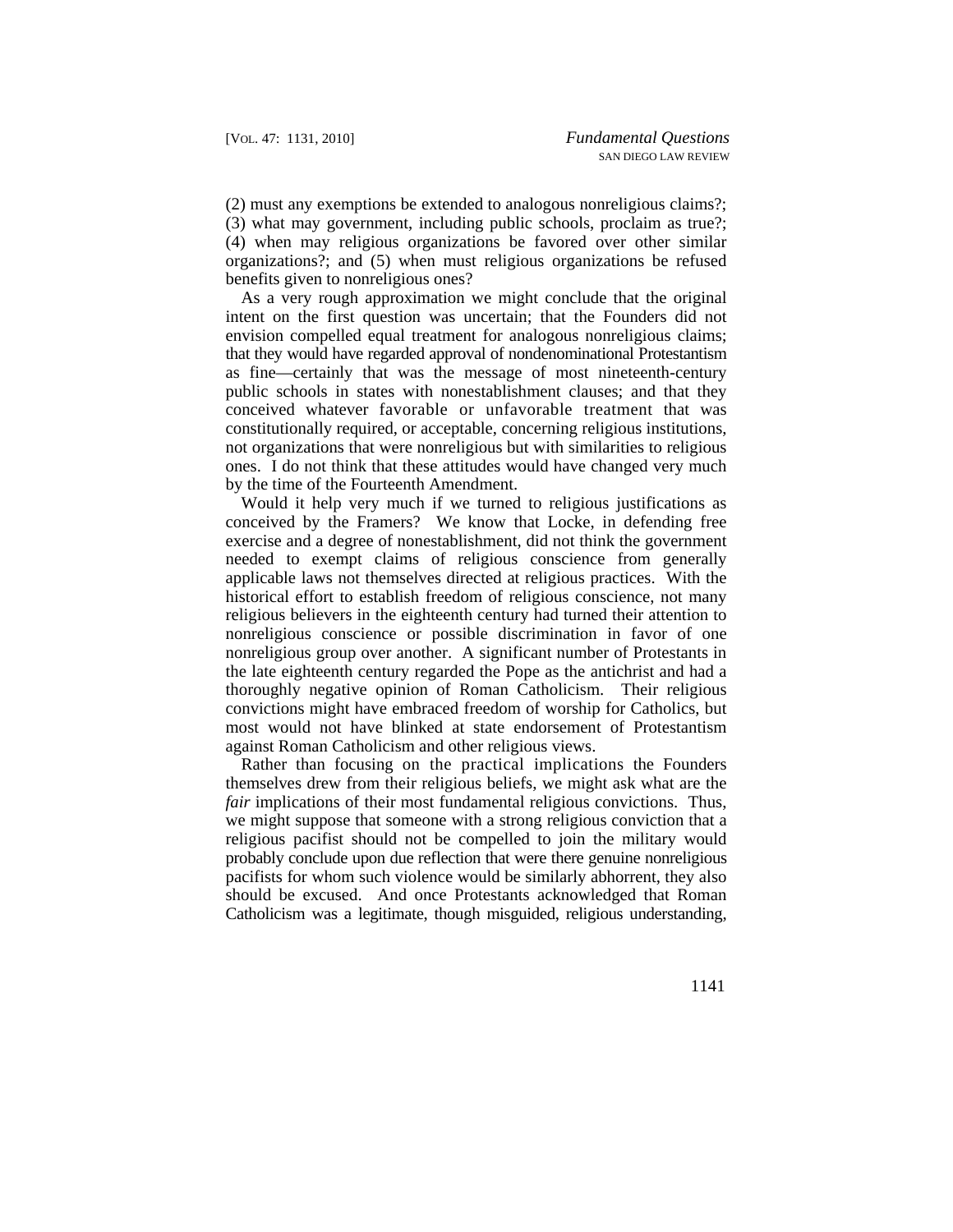they would have foregone state sponsorship of Protestantism. But this kind of exercise brings us back to modern judges discerning and highlighting central premises of citizens of an earlier time over their actual beliefs, a use of judgment not so different from what has seemed objectionable in accounts like mine. In short, both because of their diversity and because of the dilemma of what to make of their historically contingent understandings, it is doubtful that a serious exploration of the religious justifications of enactors and ratifiers would help us much more than directly assessing what they took as the scope of free exercise and nonestablishment. It is also doubtful whether either endeavor can resolve a great deal about modern controversies.

Although I reject originalism—in both its textualist and intentionalist versions—as a complete theory of interpretation, I do think original understanding [matters.](https://matters.26) $^{26}$  As time elapses, more general principles of the original understanding should have increasing importance in relation to views about specific practices, and the views of those with the greatest insight should also increase in comparative importance. This approach does confer substantial latitude on modern judges, but I believe that is largely inevitable for open-ended constitutional clauses because the original understanding and what it implies for many modern practices is so elusive in any event.

#### IV. ECLECTIC APPROACHES AND THE LIMITS OF REASON

decisiveness with which it points in one direction in a particular case. My own position about constitutional interpretation is fairly labeled "eclectic." I believe a range of considerations are relevant besides original understanding, however that is conceived, and that no neat ordering or precise method of weighing can be assigned. Indeed, the power of any one factor depends on the particular context and the Among the relevant considerations beyond the applicable constitutional text are prior legal decisions and the principles they announce, traditions

substantial work on statutory and constitutional interpretation over the next few years. 26. I have written about this at somewhat greater length elsewhere, and I aim to do See Kent Greenawalt, *Constitutional and Statutory Interpretation*, *in* THE OXFORD HANDBOOK OF JURISPRUDENCE AND PHILOSOPHY OF LAW 268 (Jules Coleman & Scott Shapiro eds., 2002). In pointing out, in *Religion and the Constitution: Establishment and Fairness*, that much modern doctrine in many areas of *constitutional* law is not consistent with originalism, I did not take that as necessarily showing the defects of originalism, only as demonstrating that failure to accord with original understanding cannot be presented as a distinctive flaw in respect to religion clause doctrine. *See* 2 GREENAWALT*, supra* note 1.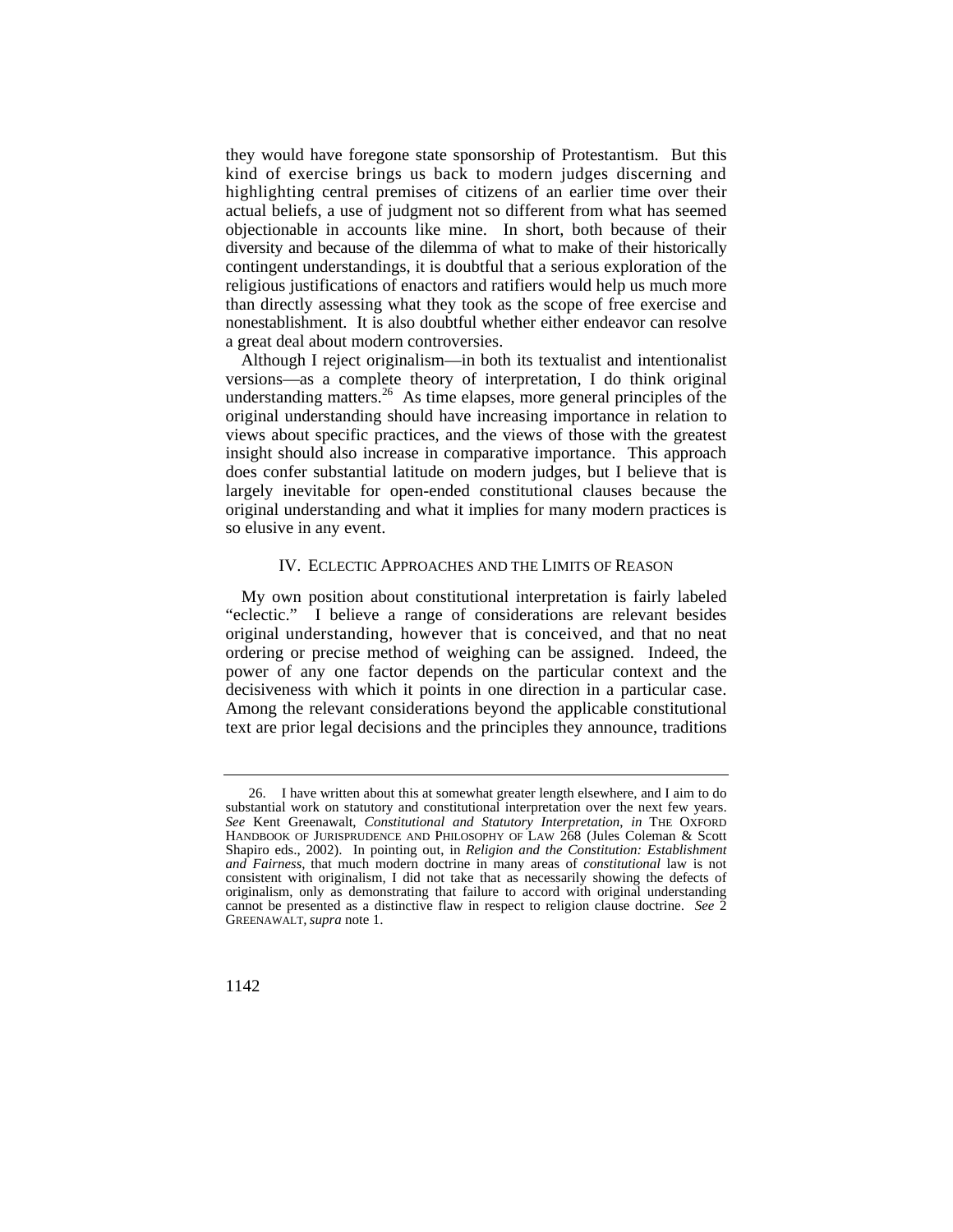within the country, contemporary values and understandings, the implications of fundamental principles, and the desirability of standards that can give relatively clear guidance to judges and to citizens. It is a straightforward exercise to enumerate various issues in which my conclusions do not align with conclusions that would place overarching importance on any one of these considerations.<sup>27</sup> Whether my conclusions are defensible or not, the basis for them is my conviction that all the factors are relevant.

 religions was recognized, a law making only Christian blasphemy a A simple historical example in which fundamental premises should have overridden existing law and more particular social assumptions was the status of Christian blasphemy. Once the legitimacy of non-Christian crime should have been treated as an impermissible establishment. That would have left open the options of having no crime of blasphemy or a crime that treats blasphemies of other faiths similarly—although the latter option is at odds with the modern law of free speech and free exercise. More controversially, perhaps, I think courts in the nineteenth century that recognized promotion of Protestant Christianity in public schools as inappropriate were correct. It is on such a basis that I conclude the words "under God" ideally do not belong in a Pledge of Allegiance required for public school classrooms, a practice that should now be accepted as constitutional only upon a judgment that at this time a contrary decision would be highly counterproductive.

 has seemed determinative to me is public high school teachers classroom debates about the truth and soundness of various religions.<sup>28</sup> A relatively narrow issue about which achieving manageable standards explaining their own religious positions in some depth and encouraging For the great majority of high school classes, students will not easily discount teacher explanations as the mere opinions of individuals, and both those and classroom debates may often have the effect of putting down minority views. Though believing that in some high school classes explanations and discussions would not do any damage, I suggest an absolute restriction because it is too hard for teachers, school

<sup>27</sup>*. See, e.g.*, Smith, *supra* note 2, at 1898–1903.

<sup>28</sup>*. See* 2 GREENAWALT, *supra* note 1, at 125–29; *see also* Bellia, *supra* note 8, at 260–61 (discussing the advantages and disadvantages of an absolute rule for this and other issues).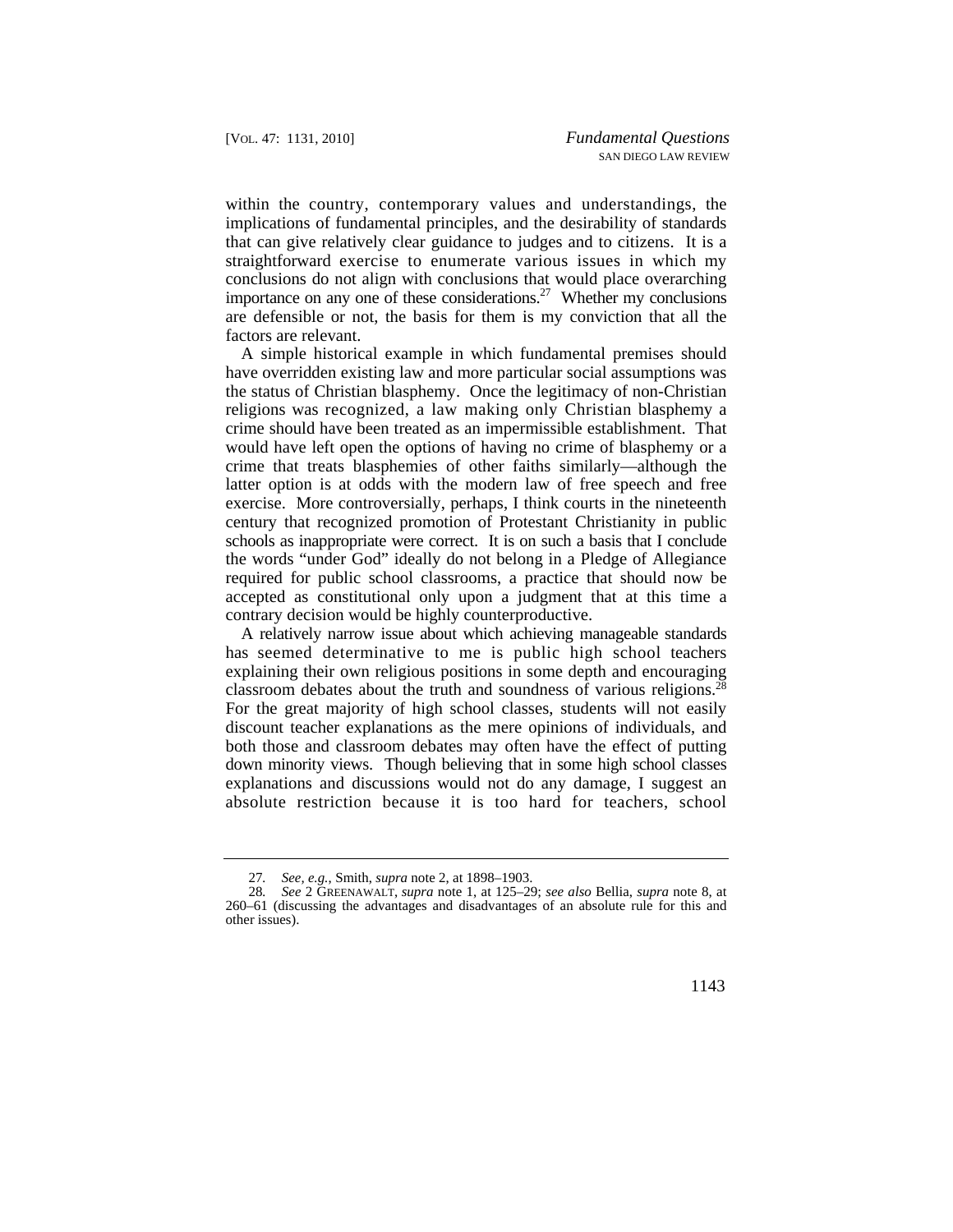administrators, and judges to distinguish acceptable circumstances from unacceptable ones.

 demonstrate that a person who comes out differently is wrong. Although the balance of factors strikes me as yielding one result or constitutional test rather than another, typically I do not suppose I can

 can show that one position is much more convincing than its competitor. I believe this is true about whether the Federal Establishment Clause was This leads me to the criticism of my reasoning process. How does our reason really work? Sometimes we believe that a careful chain of reasoning *only* a protection of state decisions whether to have their own religious establishments. The language of the Clause alone seemed clearly to preclude Congress from establishing Presbyterianism as the official religion of the to-be-created District of Columbia—an area that was to lie outside the territory of any state. I believe reason also establishes a proposition I have mentioned earlier: if government cannot establish any official church—or favor one church over all others—it cannot proclaim as true a religious doctrine that is embraced by one or two churches to the exclusion of others. Congress cannot proclaim, for example, that the true significance of communion is transubstantiation.

 graduation prayers at public schools, we can say that the mild endorsement But very often, reason does not work this way and does not get us to the end of the line. We survey the reasons on each side. In respect to of a particular form of religious practice and the pressure on and offense to those who do not subscribe to the underlying premises point toward invalidation; $^{29}$  the sense of many parents and children that some recognition of God's presence enriches this highly significant marking of the completion of one of life's vital stages counts toward allowing the prayer. I do not believe there is some process of reasons that settles which side is stronger. I have a similar view of the complicated reasons for and against aid given on a neutral basis that nonetheless supports the religious functions of nonpublic schools. For these and many other matters, all I can honestly say is that the reasons on one side seem to be stronger than the reasons on the other. If we realize we are at such a point, we rely on our intuitive judgments—judgments influenced by our cultural heritage, particular upbringing, and professional training.

Steven Smith correctly points out that in general I come down on the "progressive" side, which I take to include fairly strong positions in favor of free exercise protection and nonestablishment. Is it a coincidence

<sup>29.</sup> This group includes some deeply religious people who are opposed to what they see as watered-down religion.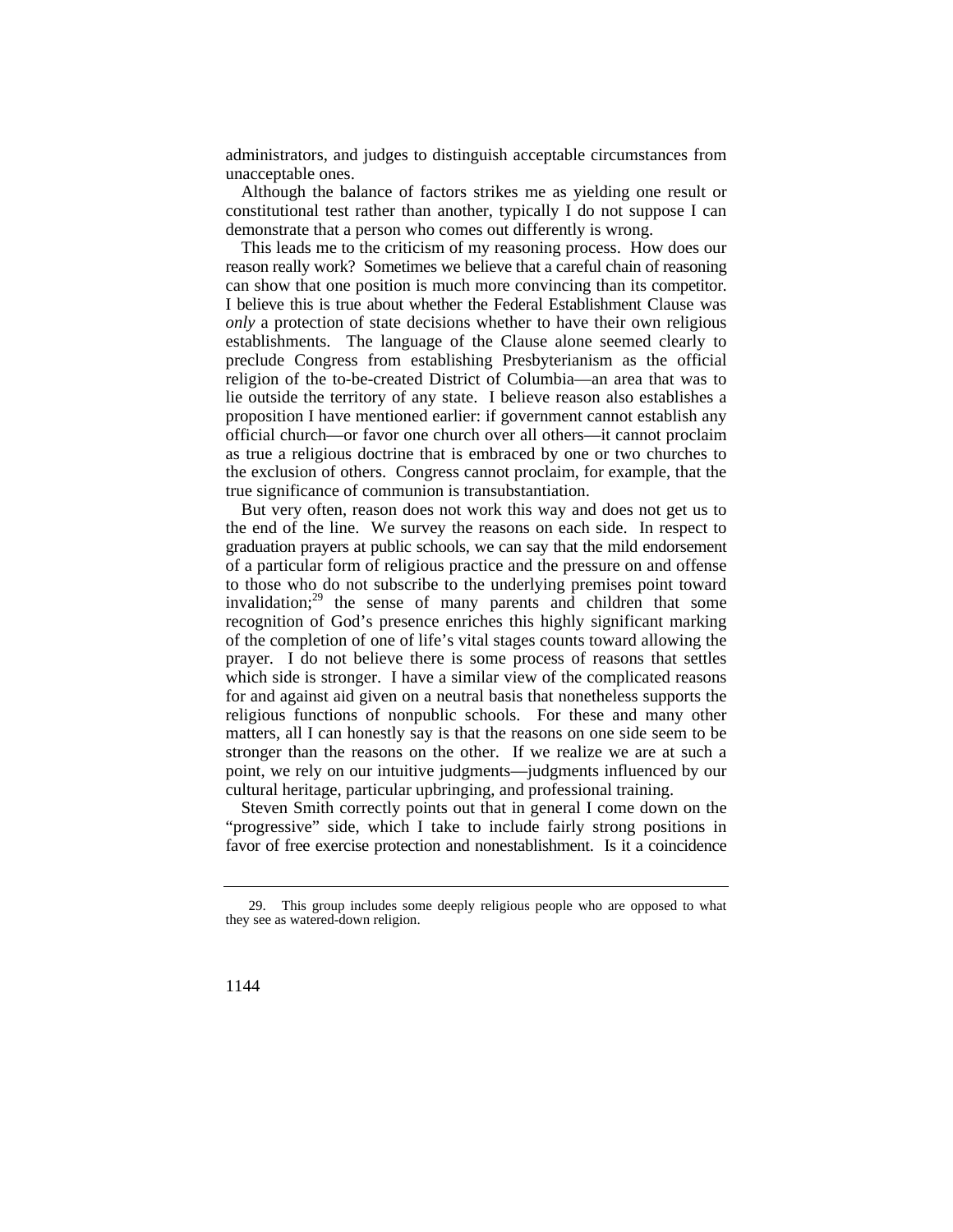within religious organizations, and he was strongly separationist in his that I was raised as a Protestant, my father strongly opposed hierarchy convictions? Almost certainly not. Does it make any difference that I am now a poorly observant Protestant whose view of Christian faith has been substantially influenced by the writings of Reinhold Niebuhr, tempered by life experiences in which I have been deeply moved by the caring goodness of those close to me? Almost certainly so. I have tried to provide an analysis that does not depend directly on these various influences, but I would be incredibly naïve to suppose I had banished them from affecting my judgment.

there are good arguments on each side, and leave the reader to decide. Given all this, perhaps it would be better to line up the reasons, say This *is* often a good approach when one is teaching students, but it is a kind of author's evasion, not welcomed by most readers, to withhold one's own sense about the balance of reasons. Thus, what a critic might label "bald pronouncements," I prefer to regard as my intuitive sense of the stronger side of an argument, one that I admittedly cannot show convincingly to be correct.

For what it is worth, on this issue I would not do better if I directly employed my religious convictions. They do not typically yield more decisive answers to the sorts of questions that are involved than the sort of "detached" reasoning one expects of judges and of scholars who are considering what judges should decide. No doubt, certain other religious convictions applied directly would yield more determinative answers to some problems, but I doubt that this is generally true if one sought guidance from the religious convictions of those who enacted the constitutional provisions or if one sought a kind of amalgam of modern religious convictions in the United States.

#### V. SPECIAL TREATMENT FOR RELIGION

My approach leaves ample room to believe religion deserves special treatment. Such treatment is provided in the First Amendment's text: it fits with both the religious convictions of most of our population and with the perception of any sensitive observer that religion has, over the course of human history, made strong claims on participants and deeply influenced their sense of what really matters in human life. All this does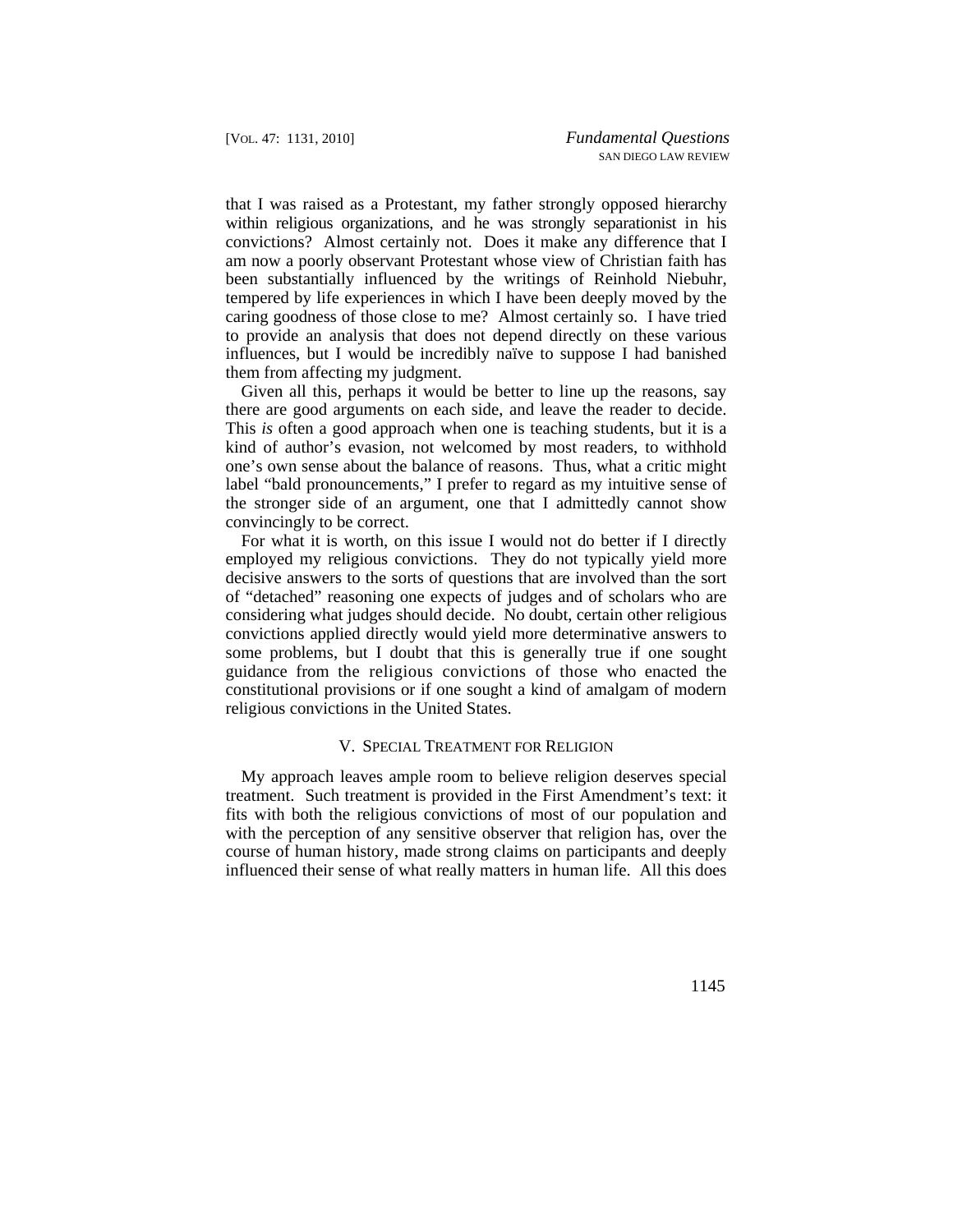not require reliance on the truth of any religious conviction or on a religious justification of the religion clauses.<sup>30</sup>

 and must, be extended to nonreligious claims is more debatable. I they do not present added dangers of fraud, they should be treated When I have written that it will not matter much if the best justifications for the religion clauses lie in a religious perspective and that judges must rely on justifications that do not depend on religion, I am not supposing that *all* conceivable justifications will yield the same results; that would be silly. But I do not think it is crucial whether one starts from a premise that some religion carries the truth, or that religion in general is valuable, or instead starts with the nature of religion and its place in American life, with most of our citizens regarding religious ideas and organizations as deeply significant and valuable. These truths are sufficient to sustain constitutionally required exemptions, treat teaching religion in public schools differently from teaching other ideas, bar judicial resolutions of religious doctrine, and permit a priest-penitent privilege that is more absolute than other privileges not to disclose confidential information. Whether grants of exemptions to religious claims of conscience should, conclude that if particular kinds of individual nonreligious claims of conscience are common and truly analogous to religious ones, and if comparably.

 state authority. Some doctrines I defend are best seen in these terms, Although I have written about "fairness" in relation to religion and the state, I do not perceive that as barring a jurisdictional approach, as conceiving some domains within our society, notably including churches and similar institutions of other religions, as largely outside the scope of and Richard Garnett and Paul Horwitz have presented strong arguments why such a conception should play a larger role than I have accorded  $it<sup>31</sup>$ 

 relation of church and state. *See* Winnifred Fallers Sullivan, *Requiem for the Establishment*  30. Some might say that relying on the importance of religion in people's lives is a kind of religious justification. If so, it is a kind of religious justification I embrace. It may fairly be said that my approach assumes a kind of "free church" understanding of the *Clause*, 25 CONST. COMMENT. 309, 309–10, 316 (2008). I believe both that that understanding, a version that leaves open what internal government within religions should be, is part of our constitutional heritage *and* that for most circumstances it is healthy for religions, even those like Roman Catholicism and Anglicanism that traditionally have conceived a closer connection of religion to government.

 *Amendment Institutions: Of Sovereignty and Spheres*, 44 HARV. C.R.-C.L. L. REV. 79 31*. See* Garnett, *supra* note 5, at 275; Richard W. Garnett, *The Freedom of the Church*, 4 J. CATHOLIC SOC. THOUGHT 59 (2007); Paul Horwitz, *Churches as First*  (2009); Horwitz, *supra* note 5, at 289–90.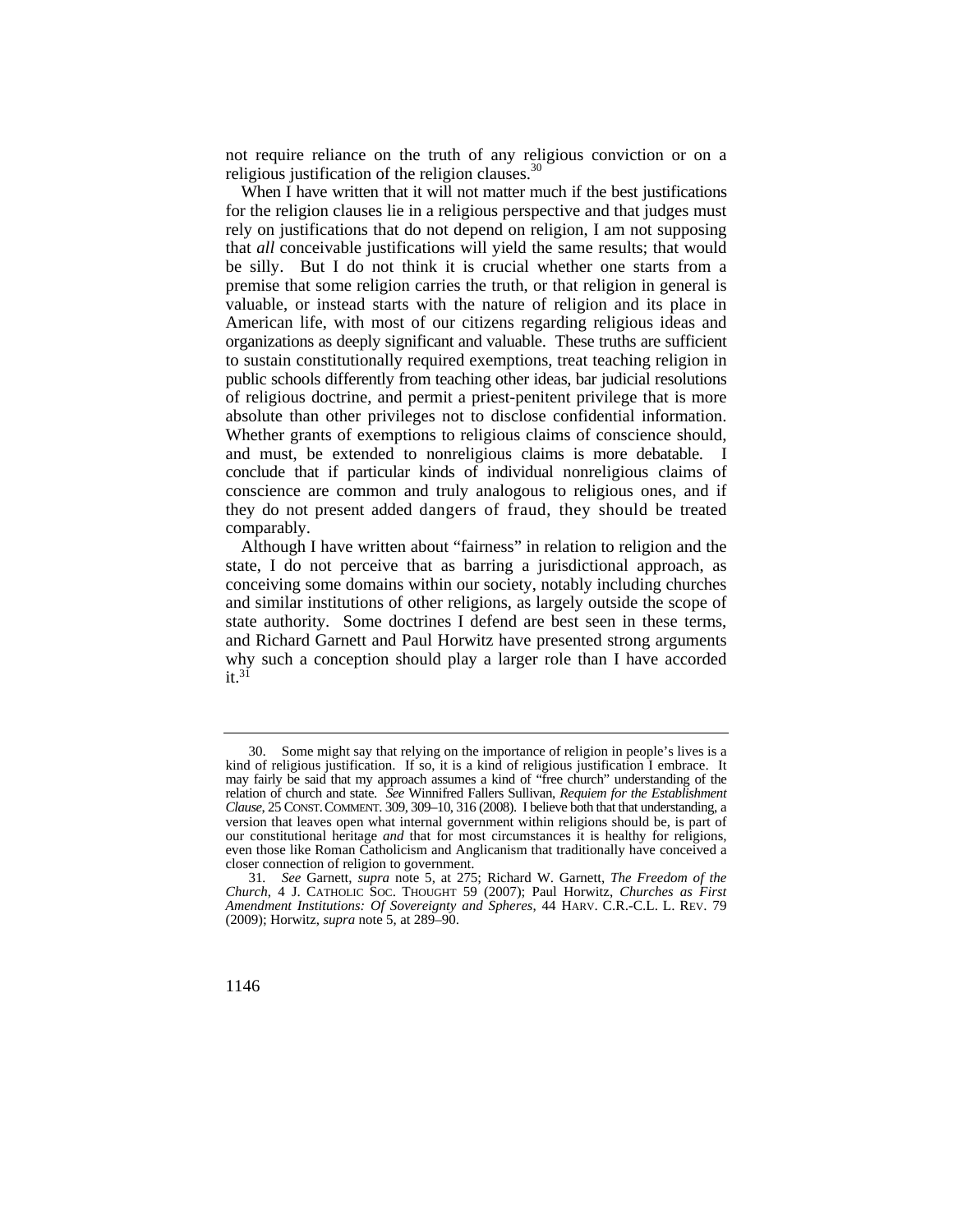most actual instances, there is little doubt, but as with most social Of course, drawing the line between religion and nonreligion, between religious institutions and nonreligious institutions, is complicated. In categorizations, difficult borderline cases arise. I support an approach that does not involve necessary and sufficient conditions, but asks whether the disputed instance is similar to undisputed, core examples of religion.

Although I may not have made this adequately clear, I believe borderline instances should be examined in light of the reasons why religion is treated as [special.](https://special.32)<sup>32</sup> Thus, the religion clauses and the reasons underlying them should influence categorizations to a considerable degree. Still, I do not think phenomena that fall outside any ordinary sense of "religious," such as atheism, Marxism, and Benthamite utilitarianism, should be treated as religious on the basis of a moral or legal judgment that equality of treatment with standard religions is warranted in some respect. A constitutional judgment that atheists who are genuine pacifists should be treated like religious pacifists should be based on demands of equality derived from the religion clauses themselves and the Equal Protection Clause, not upon a preliminary conclusion that these convictions are, after all, religious views within the meaning of the religion [clauses.](https://clauses.33) $33$ 

#### VI. PERVASIVE SKEPTICISM

Given all that I admit about the limits of reason, do I have any basis to resist a thoroughgoing skepticism about constraints on legal decisions? I believe, given accepted traditions of judgment, that it is only in difficult cases that one can think of the reasons on each side as being fairly equally balanced. And even then judges are not simply left to implement their own particular visions of desirable political life; they are constrained by authoritative legal sources, their sense of values dominant in the culture, and what can fairly be drawn out of these sources. Further,

<sup>32.</sup> Larry Alexander expresses doubt that my approach allows normative considerations to play a role. *See* Larry Alexander, *Kent Greenawalt and the Difficulty (Impossibility?) of Religion Clause Theory*, 25 CONST. COMMENT. 243, 244 (2008).

<sup>33.</sup> To be somewhat more precise, atheism is undoubtedly a view *about* religion. The Free Exercise Clause guarantees a right to reject all religious views, and the Establishment Clause protects against some forms of government favoritism towards religion over its rejection.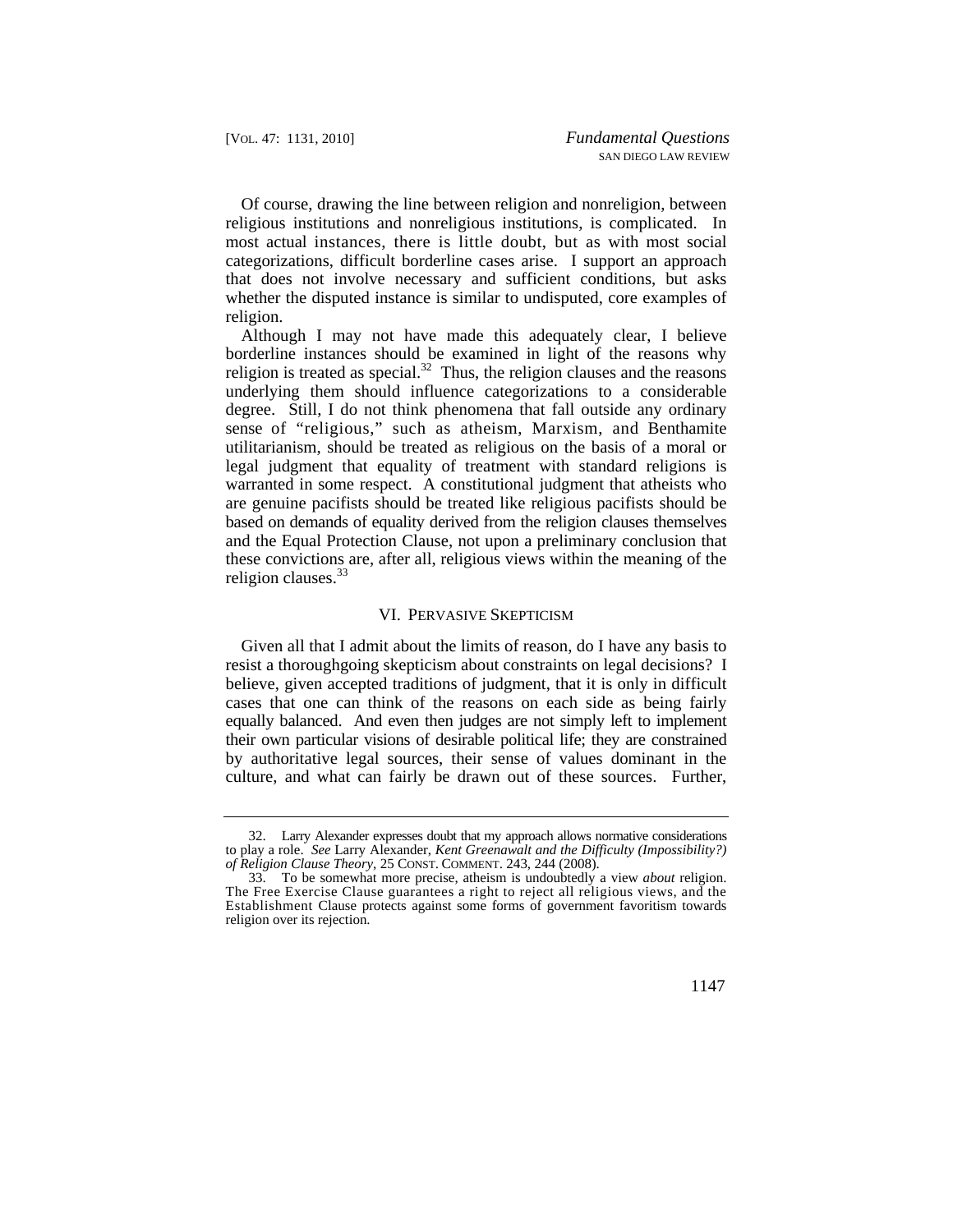playing significant roles. Is there room for judgment and disagreement? playing significant roles. Is there room for judgment and disagreement? Yes. Does that mean that all we have in the final analysis are the personal although one cannot expect universal agreement about any of the competing approaches to religious freedom, the nature of religion and liberal democracy can provide guidance, with concepts like fairness and neutrality political preferences of judges? I do not think so.

A somewhat different form of skepticism, one that is more modest, does not challenge the possibility of coherence but claims that the Supreme Court's decisions in this area are radically irreconcilable. Because any answer to this criticism demands close analysis of many cases, I will not repeat here my response to that form of [skepticism.](https://skepticism.34)<sup>34</sup>

#### VII. PRACTICAL CONCERNS

This brings us to the very serious practical responses to the complexity and the degree of indeterminacy that I suggest: judges need simpler, more absolute principles and rules, or they should defer to the political branches. These questions touch virtually *all* constitutional protection of individual rights, not only the religion clauses.

The proposal for more straightforward and absolute principles and rules *could* be made about the underlying approaches to determining concrete constitutional standards. A kind of pure textualism, focusing either on original meaning or what the text conveys in ordinary language today, might be proposed as such an alternative. Without delving deeply into theories of constitutional interpretation, I shall say only that such an approach omits too much that should be relevant.

A more appealing argument for simplicity is in respect to matters that lie closer to the surface of decision—the governing standards courts are to apply and perhaps principles that lie immediately behind these. A rule of "no government teaching of religious truth," backed by a broader principle against government sponsorship of religious views, would qualify in this respect. As some critics have noted, I actually support a number of concrete standards that are relatively precise,  $35$  but I also support a substantial burden-compelling interest standard for free exercise exemptions and an inquiry into whether government displays of

<sup>34.</sup> Frederick Mark Gedicks defends his thesis that Supreme Court decisions have rested on two incompatible approaches against my suggestions about reconciliations. *See* Gedicks, *supra* note 7, at 279–83.

<sup>35</sup>*. See* Bellia, *supra* note 8, at 260–62; Marc DeGirolami, Tragic Minimalism: A Theory of Religious Liberty (May 2010) (unpublished doctoral dissertation, Columbia Law School) (on file with author). I think some of these standards flow directly from the best understanding of the religion clauses; others are called for by judicial manageability.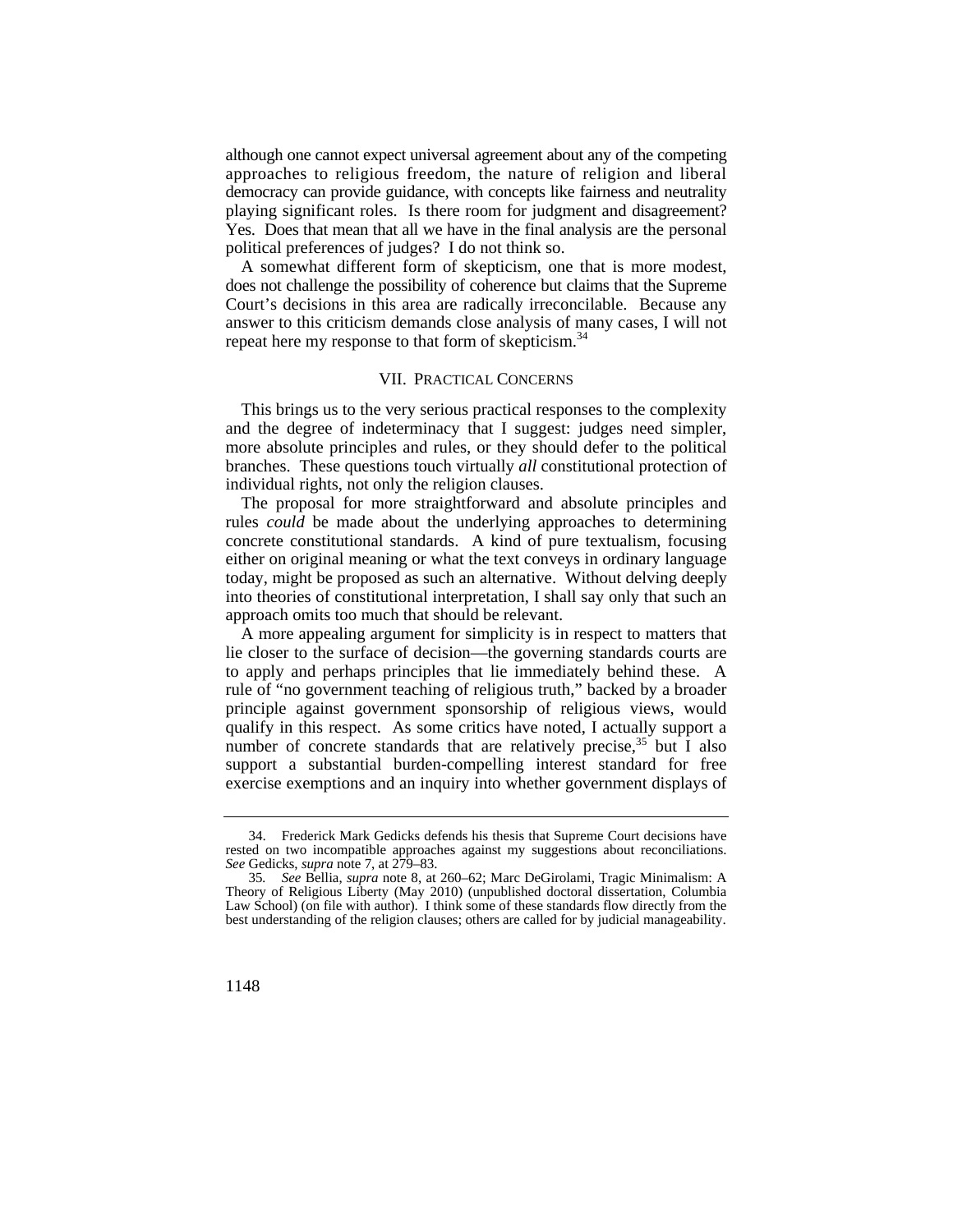religious symbols—such as crèches—do support a religious view or are dominantly secular. These inquiries are complex. Executive officials and lower courts may disagree about applications, and affected individuals and citizens may not know what courts will decide.

We can conceive the uncertainty problem as involving indeterminacy about resolution by the Supreme Court, variations among lower courts, and inadequate guidance to citizens and officials about what is required and permitted. The cost of uncertainties of these kinds varies tremendously among different subjects of legal standards; the costs, whatever they are, need to be compared with those of the alternatives.<sup>36</sup> My present sense is that the costs in the areas I have noted are not particularly great.

 far as free exercise exemptions are concerned, the only plausible Very few situations are even litigated, and an extremely small percentage will rise to the Supreme Court. Indeterminacy about what the Court will or would decide is not of overarching significance in and of itself. As alternative to a balancing approach is to deny exemptions across the board, the result in *Employment Division v. Smith*. Unless altered by legislation, that alternative is worse for prisoners and others who seek accommodations than is a flexible balancing approach, and given the deference to official judgments denying exemptions,  $37$  the balancing approach's uncertainty does not impose an undue hardship on officials. Something similar may be said about public displays of religious symbols. In considering the virtue of clear rules, it helps to remember that in some local communities, very clear nonestablishment rules laid down by the Supreme Court, such as no oral prayer by public school teachers and their classes, have been disobeyed without formal complaint. The fact that lower courts will reach different conclusions from each other about borderline situations is moderately troubling, but the resulting differential treatment is not a major social problem, and those raising constitutional claims will certainly prefer occasional uncertainty to rules that render their claims totally ineffective.

<sup>36</sup>*. See* Bellia, *supra* note 8, at 259–61; Tebbe, *supra* note 8, at 317, 319–20.

<sup>37.</sup> The deference is especially great for prison officials. *See* Cutter v. Wilkinson, 544 U.S. 709, 717, 723 (2005). Given the latitude that these officials have, it will be an unusual circumstance when an accommodation that falls within the bare minimum that a court would demand will cause genuine interference with prison operations.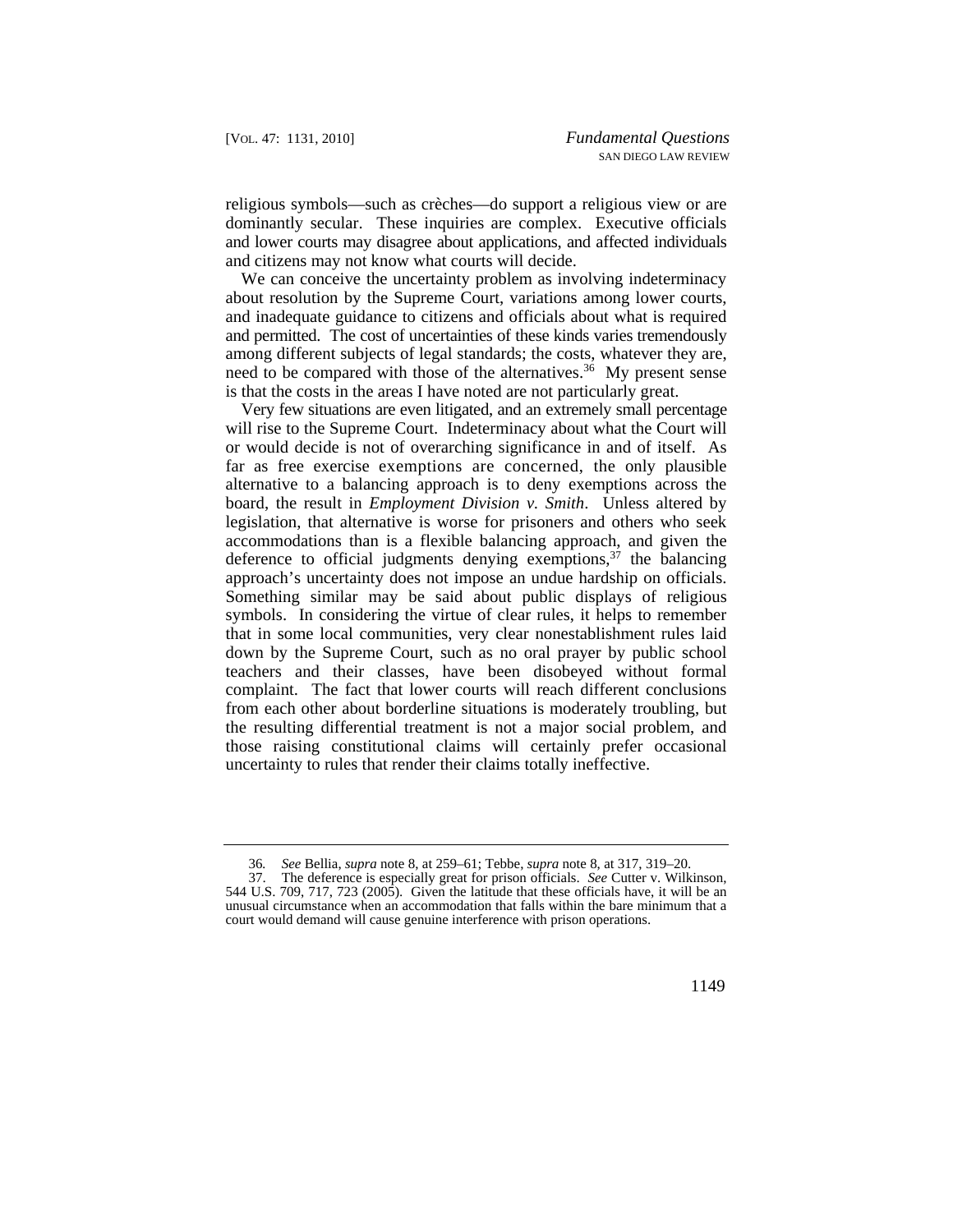An approach that involves very substantial deference to the political branches is one kind of clear rule or principle,<sup>38</sup> and it shows respect for the judgments of elected branches.

 acceptance. This analysis holds true for most free exercise claims that do What should courts do if legislatures and the executive branch, politically responsible to the electorate, have adapted measures that one might reasonably defend as constitutional? My bottom line here is that in respect to many constitutional guarantees, political actors, ranging from legislators to prison officials, are not sufficiently to be trusted to respect unpopular, idiosyncratic claims of rights.<sup>39</sup> We need the extra protection that courts that are not highly deferential can provide. Also important, for most areas, is that courts provide extra protection for individual rights even if judges are no more favorable overall to those rights than are legislatures or executive officials. That is because the impairment of rights requires *both* legislative approval and court not raise serious establishment problems. Because impingements on free exercise require legislative or executive action in the first place, active judicial review can only add to free exercise protection. In respect to possible establishments that do not raise serious competing free exercise claims, judicial review of legislative and executive action can only contribute to nonestablishment. Of course, when a court's sustaining of an argument that rests on nonestablishment does impinge on free exercise, or vice versa, a judicial decision upholding the claim that the political branches have acted unconstitutionally will either curtail free exercise or allow establishment to a greater degree than the legislature or executive has chosen. Although the "inevitable extra protection" argument does not apply simply to those situations, nevertheless, given that religion clause claims are often raised by minorities, the basic supposition that judges are more capable of giving a balanced appraisal holds even then.

#### VIII. CONCLUSION

 how the religion clauses should be understood. Whether or not the I have quickly surveyed some absolutely fundamental questions about criticisms raised against my own approach have been phrased just as I

<sup>38</sup>*. See* Garnett, *supra* note 5, at 276–77.

 *Scope of the American Doctrine of Constitutional Law*, 7 HARV. L. REV. 129 (1893). Before invoking James Bradley Thayer's "clear mistake" approach, we do well to recall that his main practical concern was the Court's substantive due process decisions about economic regulation. *See* James B. Thayer, *Constitutional Law: The Origin and*